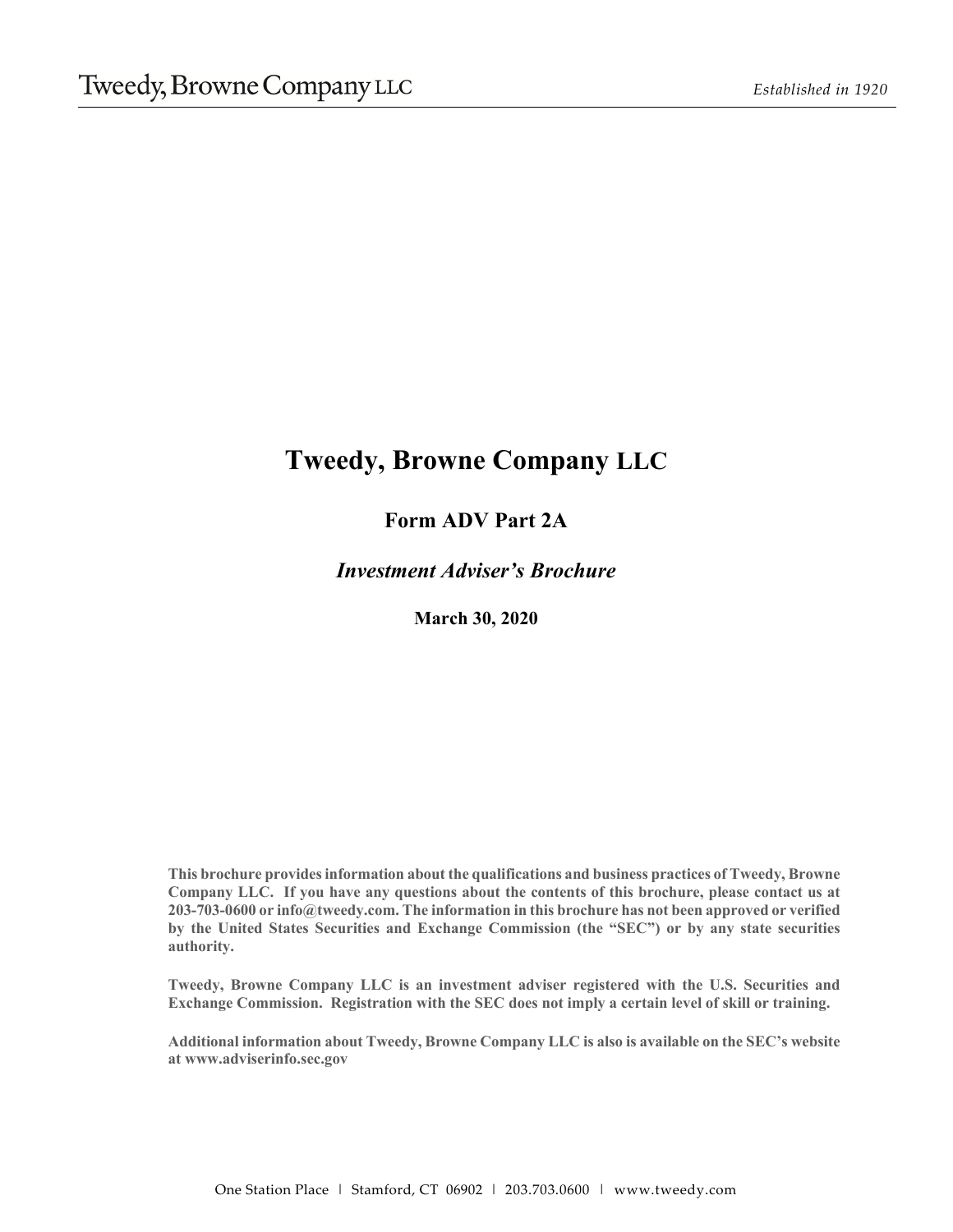This annual amendment to Tweedy, Browne Company LLC's brochure updates the firm's most recent brochure dated March 29, 2019. There have been no changes to the brochure that we deem material.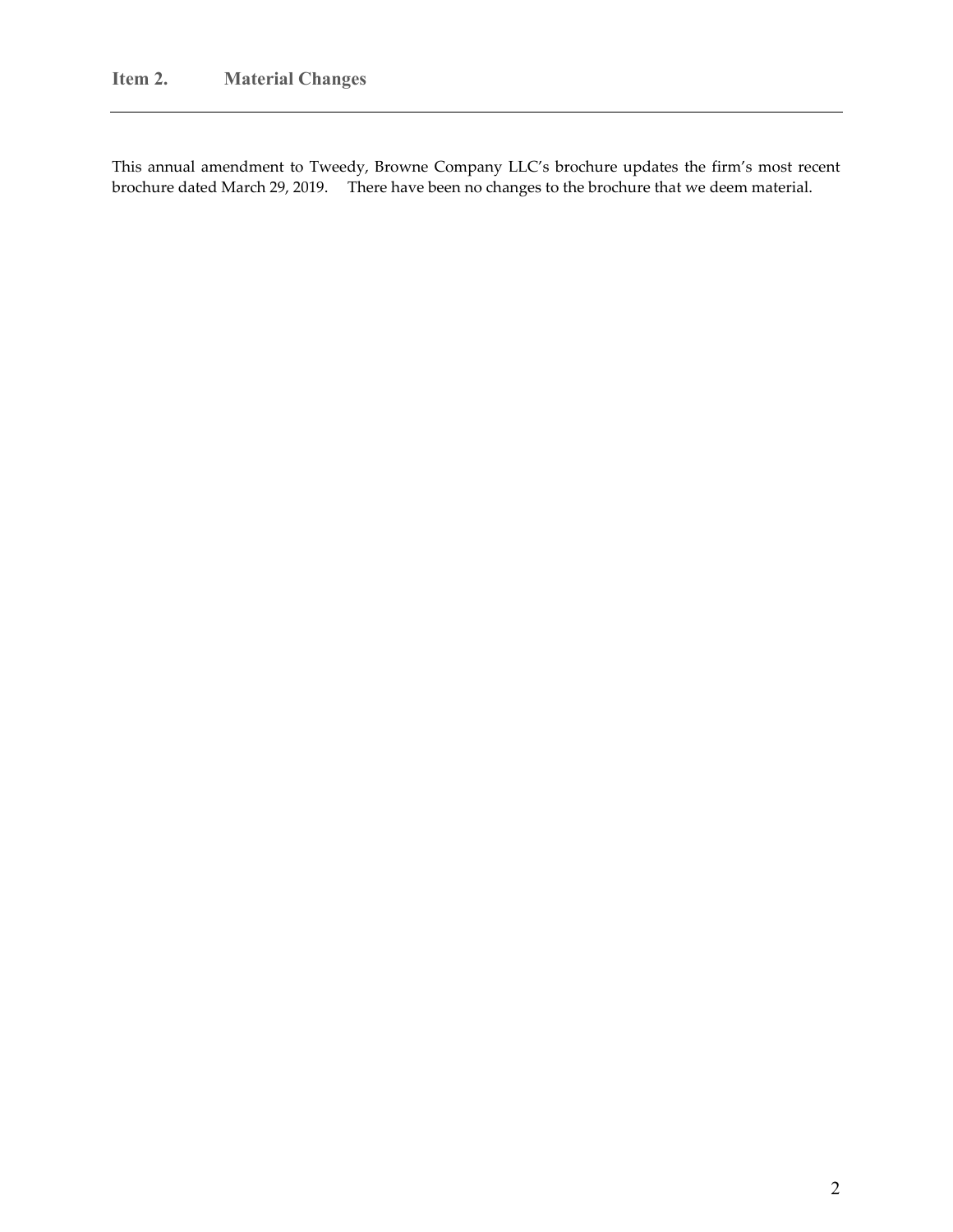| <b>Item</b><br>Number |                                                                                       | Page           |
|-----------------------|---------------------------------------------------------------------------------------|----------------|
| Item 1                | Cover Page                                                                            | $\mathbf{1}$   |
| Item 2                | <b>Material Changes</b>                                                               | $\overline{2}$ |
| Item <sub>3</sub>     | <b>Table of Contents</b>                                                              | 3              |
| Item 4                | <b>Advisory Business</b>                                                              | 4              |
| Item 5                | Fees and Compensation                                                                 | 5              |
| Item 6                | Performance-Based Fees and Side-by-Side Management                                    | 6              |
| Item 7                | Types of Clients                                                                      | 7              |
| Item 8                | Methods of Analysis, Investment Strategies and Risk of Loss                           | 7              |
| Item 9                | Disciplinary Information                                                              | 10             |
| Item 10               | Other Financial Industry Activities and Affiliations                                  | 10             |
| Item 11               | Code of Ethics, Participation or Interest in Client Transactions and Personal Trading | 11             |
| Item 12               | <b>Brokerage Practices</b>                                                            | 12             |
| Item 13               | <b>Review of Accounts</b>                                                             | 13             |
| Item 14               | Client Referrals and Other Compensation                                               | 14             |
| Item 15               | Custody                                                                               | 14             |
| Item 16               | <b>Investment Discretion</b>                                                          | 14             |
| Item 17               | <b>Voting Client Securities</b>                                                       | 15             |
| Item 18               | Financial Information                                                                 | 15             |
| Part 2B               | Management Committee and Investment Committee                                         | 16             |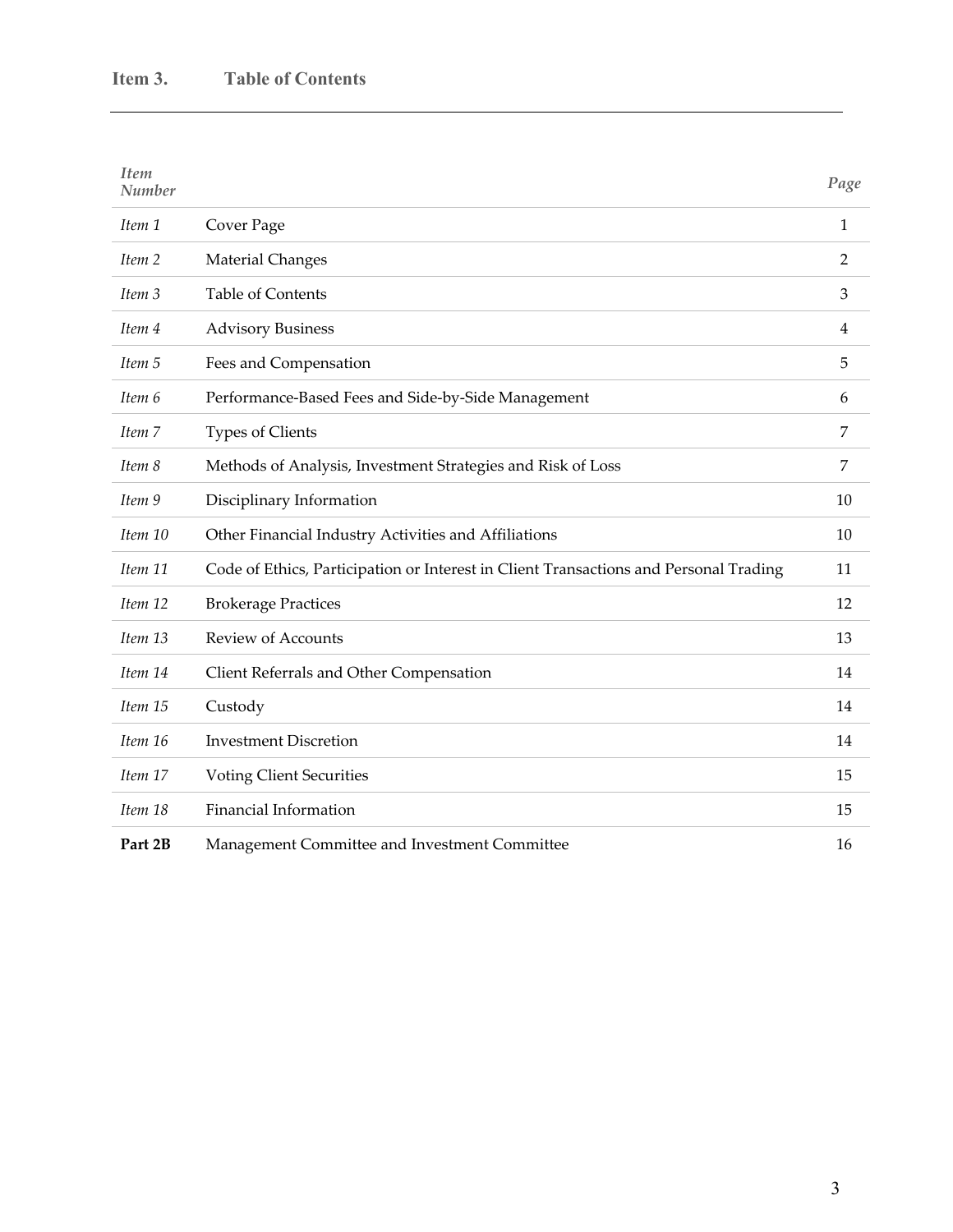Tweedy, Browne Company LLC (the "Firm") is registered with the SEC as an investment adviser. It is the successor to Tweedy & Co., which was established in 1920 as a dealer in closely held and inactively traded securities. The Firm has been registered with the SEC as an investment adviser since 1975. The Firm's 100year history is grounded in undervalued securities, first as a market maker, then as an investor and investment adviser. The Firm is majority owned by Affiliated Managers Group, Inc. ("AMG") through a wholly-owned subsidiary, AMG TBC, LLC, by its Managing Directors, and by certain other employees. AMG is a New York Stock Exchange listed company that owns interests in a diverse group of investment management firms. Four of the Firm's Managing Directors, William H. Browne, Thomas H. Shrager, John D. Spears and Robert Q. Wyckoff, Jr., compose the Firm's Management Committee and are responsible for the day-to-day operation and overall supervision of the Firm. AMG does not have any role in the day-today management of the Firm. The Firm's Investment Committee, which is composed of William H. Browne, Roger R. de Bree, Frank H. Hawrylak, Jay Hill, Thomas H. Shrager, John D. Spears and Robert Q. Wyckoff, Jr., is the body responsible for making investment decisions for client accounts. (See Part 2B for more information on the Investment Committee.)

The Firm manages accounts on a discretionary basis. As of December 31, 2019, the Firm managed \$14.8 billion in discretionary client assets. (This figure includes the net assets of all pooled vehicles managed and sponsored by the Firm, as described on pages 5 and 6 herein, as well as all separately managed accounts. As prescribed by SEC rules, the Firm's Form ADV Part 1 lists the Firm's regulatory assets under management, which reflect the gross assets of all such vehicles and accounts.) Assets under management are as of the date indicated, subject to fluctuation, and not necessarily representative of current assets under management. During the first quarter of 2020, the Firm, like many other asset managers, experienced a decline in assets under management as the coronavirus pandemic escalated, accelerating at the end of the quarter. As of February 28, 2020, assets under management were \$12.97 billion.

The Firm offers investment advisory services that are concentrated in one strategy -- value investing (see more information in Item 8 below.) The Firm focuses its investment advice on equity securities of domestic, international, and global issuers, and the Firmʹs advice is generally limited to those types of investments. The Firm also uses forward currency contracts to hedge perceived currency exchange risk, where practicable, for certain of its clients that invest in foreign securities and request hedging of their portfolios. The Firm may also provide advice with respect to other investments on a more limited basis.

As noted above, all client accounts managed by the Firm are invested according to a value investment strategy, with a focus (at each client's direction) on international, global, global high dividend, or domestic equity investments. Thus, international client accounts will primarily invest in securities issued by companies that are located or derive a large portion of their revenues from activities outside the United States; while global and global high dividend client accounts will primarily invest in securities issued by companies that are located or derive a large portion of their revenues from activities both outside and within the United States. Domestic client accounts will primarily invest in securities of issuers located in the United States and in American depositary receipts, which represent shares of non‐U.S. companies that trade in the U.S. financial markets, and may, to a limited extent, invest in other foreign securities. The Firm's value strategy may be tailored to some extent to meet individual client needs. For example, clients may request that their accounts be restricted from investing in certain securities or types of securities. Clients should be aware that imposing such restrictions could cause their accounts to underperform or perform differently than other client accounts that are managed without such restrictions.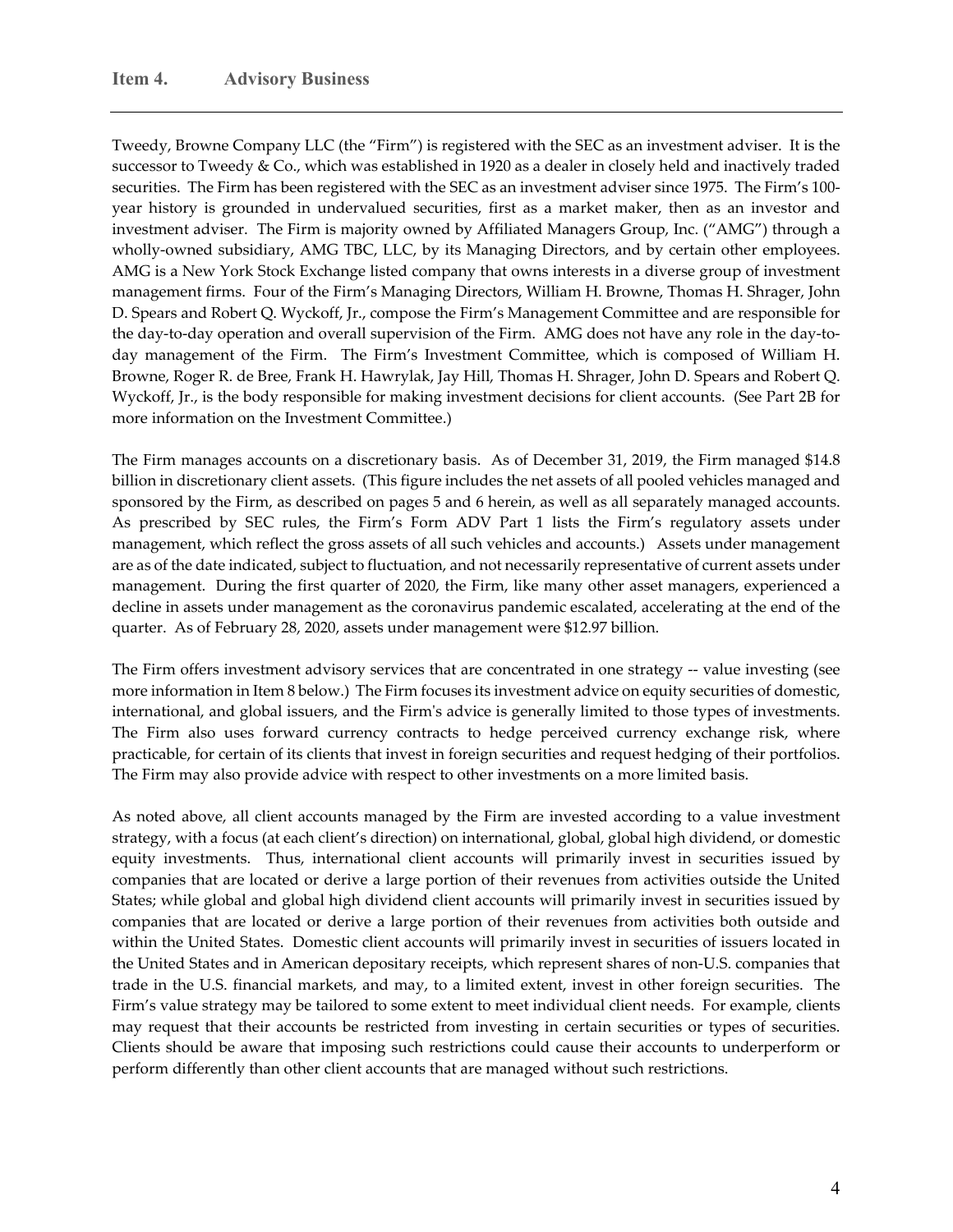The Firm charges varying fees for investment advice based on the market value of invested equity, with no charge on cash reserves for most clients. For global and international portfolios, the fee is generally 1.5% annually on the first \$100 million of invested equity and 0.75% on the remaining balance. Domestic portfolios are generally charged 1.5% on the first \$25 million of invested equity; 1.25% on the next \$50 million; 1.0% the next \$25 million; and 0.75% on invested equity over \$100 million annually. For global high dividend strategy portfolios, the fee is generally 1.25% on the first \$25 million and 0.75% on invested equity over \$25 million annually. Eleemosynary (charitable) accounts may be eligible for a 10% discount off of these rates. The Firm may negotiate different fee arrangements with its clients. In certain instances, the Firm has negotiated different fee arrangements for accounts of extraordinary size or for larger capitalization mandates. These arrangements may include performance fees. In certain circumstances, related accounts (for example, accounts of the same family or institutional group) may be aggregated for determining breakpoints and resulting fees.

Fees are generally billed quarterly in advance based on assets at the end of the previous quarter. In calculating our fee, we generally use our records, including market prices obtained from a recognized independent source, to calculate the value of securities in client portfolios. For clients who have provided written authorization in this regard, advisory fees are deducted by the client's custodian directly from the client's custodial account. Clients may terminate their advisory agreements at any time upon written notice to the Firm. Advisory fees paid in advance will be refunded pro‐rata as of the date of termination.

Clients will incur other expenses in connection with their investment advisory relationship with the Firm. Client accounts are charged directly for the commissions imposed by executing brokers relating to securities transactions effected by the Firm for those accounts. (See Item 12 for a further discussion of the Firm's brokerage placement practices.) Clients choose their own custodians, and may be charged for custody services provided by their custodians. A custodian chosen by a client may invest otherwise uninvested cash in the client's custodial account. The Firm does not participate in such investment decisions, and has no liability with regard to such investments. The Firm has entered into an agreement with Pershing Advisor Solutions LLC (an affiliate of Pershing LLC) pursuant to which Pershing LLC provides prime brokerage services to clients custodied at Pershing LLC. To the extent client accounts are invested in investment funds (e.g., money market funds), clients will be indirectly responsible for their share of the expenses of such funds.

The Firm acts as investment adviser to Tweedy, Browne Global Value Fund ("TBGVF"), Tweedy, Browne Global Value Fund II — Currency Unhedged ("TBGVF II"), Tweedy, Browne Value Fund ("TBVF"), and Tweedy, Browne Worldwide High Dividend Yield Value Fund ("TBWHD") (the "US Mutual Funds"), which are diversified series of Tweedy, Browne Fund Inc., an open-end management investment company registered with the SEC under the Investment Company Act of 1940. For the Firm's advisory services to TBGVF II, TBVF and TBWHD, the Firm receives a fee of 1.25% of average net assets annually, paid periodically in arrears. For its advisory services to TBGVF, the Firm receives an advisory fee of 1.25% on average net assets up to \$10.3 billion, and 0.75% on average net assets over \$10.3 billion.

The Firm also serves as investment adviser to the following Delaware limited liability companies: TBK Partners, LLC; Vanderbilt Partners, LLC; Tweedy, Browne International Partners LLC; and Tweedy, Browne Global High Dividend Partners LLC ("TBGHD") (the "LLCs"). The LLCs are not registered under the Investment Company Act of 1940 and are available only to persons eligible to invest. Certain principals of the Firm are members of the LLCs. As compensation for the investment advice it provides to each LLC, the Firm generally receives a fee computed and payable quarterly at the beginning of each quarter in an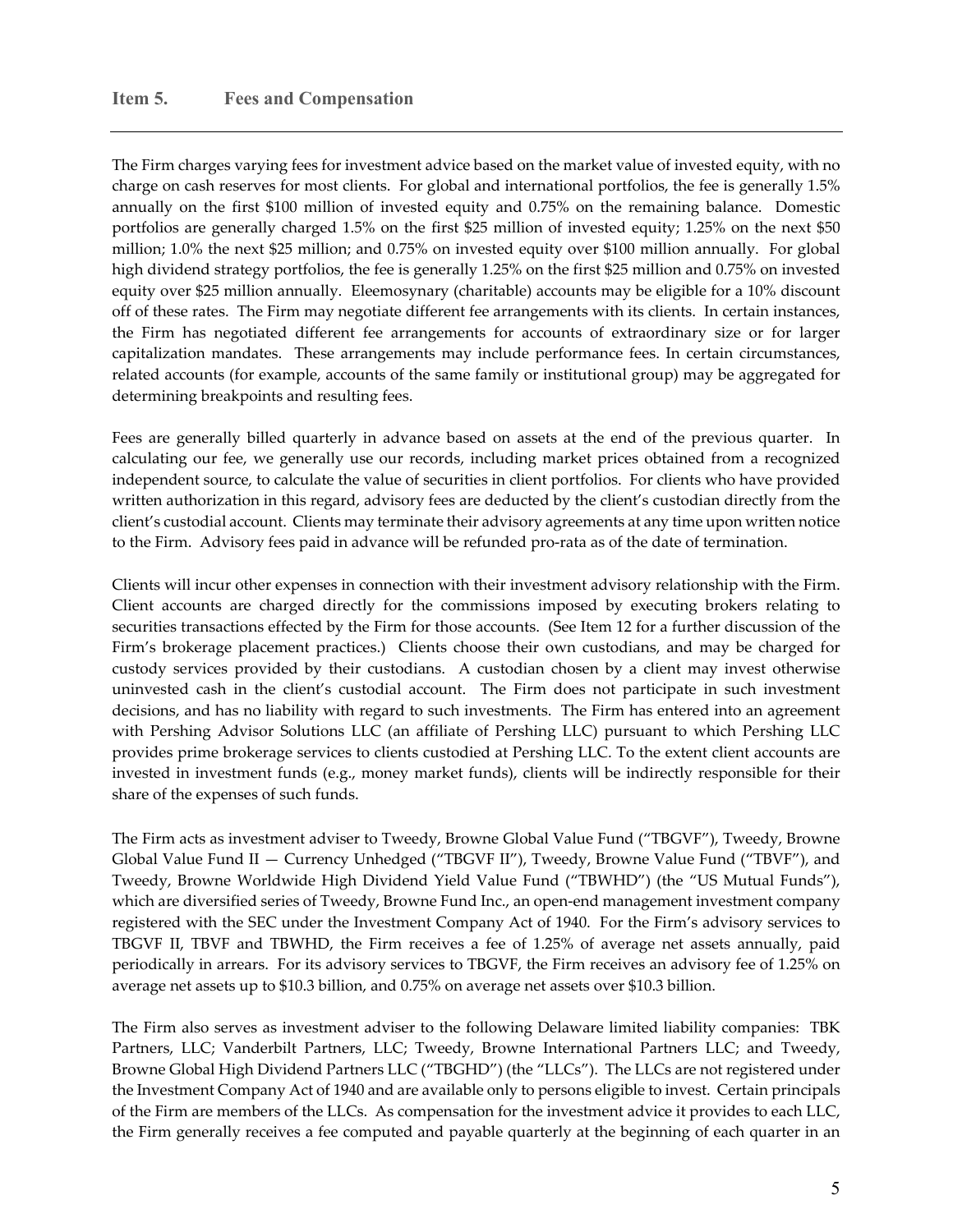amount equal to 0.3125% of the value of the total net assets of the LLC as of the last day of the preceding quarter (excluding the assets attributable to any members who do not pay fees, as described in each LLC's operating agreement).

Additionally, the Firm provides investment advice to an investment company that is organized under the laws of Luxembourg and that is generally not offered for sale to residents of the United States (the "Luxembourg Fund"). The Luxembourg Fund is comprised of four sub‐funds (the "Luxembourg Sub‐ Funds"). Certain principals of the Firm have equity ownership interests in the Luxembourg Sub‐Funds. For its advisory services provided to the Luxembourg Sub‐Funds, the Firm charges an investment management fee payable by the Investor Share class of each Luxembourg Sub‐Fund at an annual rate of 1.25% of the average net assets of the Investor Share class of the Luxembourg Sub‐Fund. Manager Shares (which are available for investment by principals of the Firm) are not charged and do not bear an investment advisory fee.

The Firm at its discretion may determine to waive fees payable by the US Mutual Funds, LLCs, or Luxembourg Sub‐Funds from time to time. Aside from the investment management fees described above, the Firm does not receive any additional compensation from the sale of interests in any US Mutual Funds, LLCs, or Luxembourg Sub‐Funds.

Investments in one or more of the US Mutual Funds, LLCs or Luxembourg Sub‐Funds are subject to the fees and expenses of the relevant US Mutual Funds, LLCs, or Luxembourg Sub‐Funds. To the extent clients invest in these vehicles, those investments are not considered "invested equity" for purposes of determining the advisory fee charged with respect to those clients' separately managed accounts. However, under certain circumstances at the discretion of the Firm, assets invested in these vehicles may be considered invested equity, solely for the purpose of aggregating accounts to determine whether a client has met an applicable breakpoint with respect to the client's separately managed account.

**Item 6. Performance-Based Fees and Side-by-Side Management** 

The Firm has earned and may from time to time earn performance fees for certain client accounts. Performance fee accounts are subjected to the same allocation procedures as other managed accounts. This means that performance fee accounts, if any, are included along with the Firm's other managed accounts when the Firm makes purchases or sales of securities for client portfolios. Consequently, the Firm does not believe there is any cognizable increase in potential conflicts because of its incentive compensation arrangements. Nevertheless, because performance‐based fee accounts do present a potential conflict of interest in that the Firm could have an incentive to allocate more favorable investment opportunities to performance‐based fee accounts than to accounts that are charged an asset‐based fee, the Firm has adopted written allocation procedures and a Code of Ethics, which are designed to help ensure that allocations are fair to all managed accounts over time. The Firm's Legal and Compliance Department regularly reviews trade allocations and the performance of performance-based fee accounts, if any, versus the performance of the Firm's other accounts. (See discussion of these topics under Item 11.)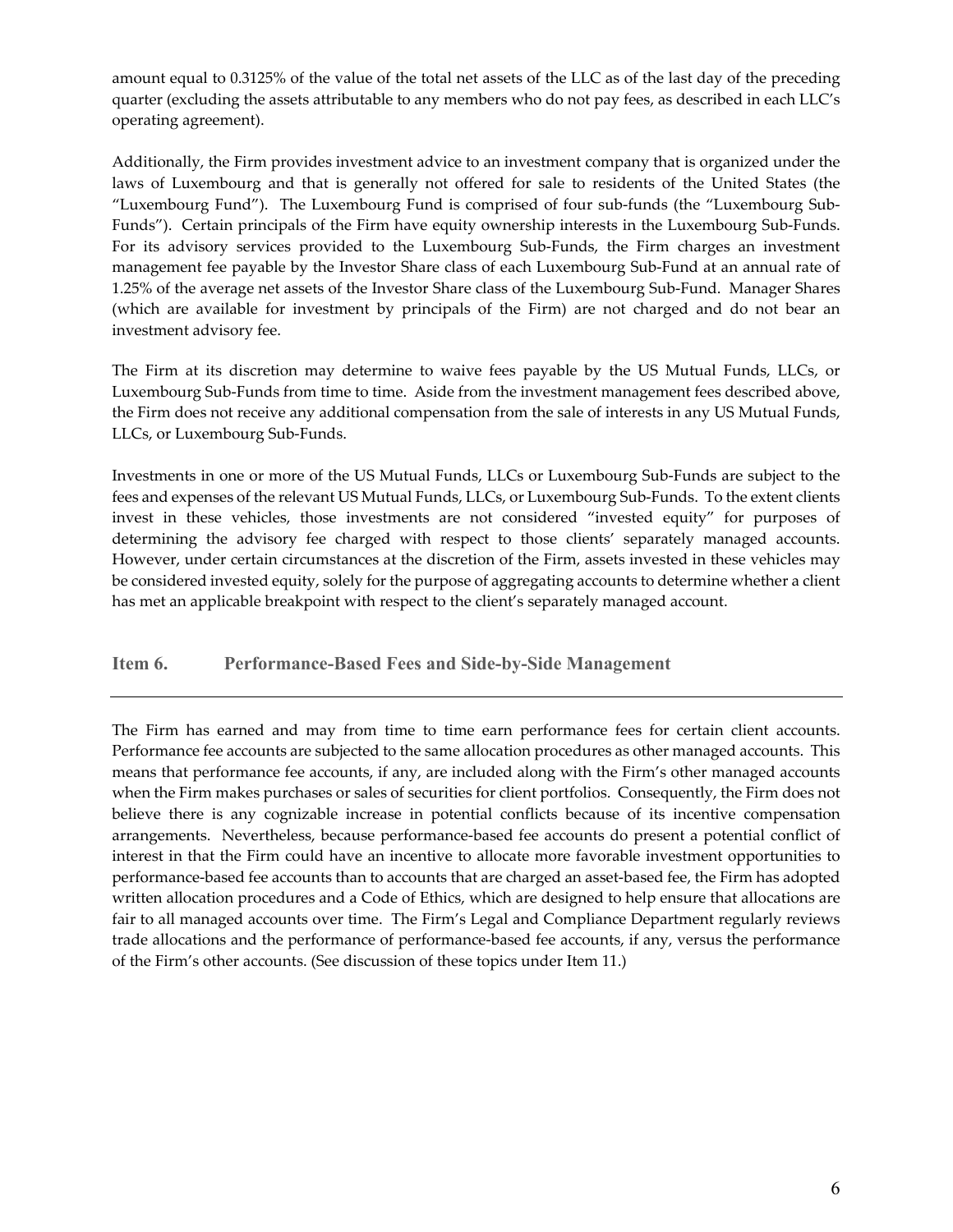The Firm provides investment advisory services to individuals, institutions, partnerships, pension and profit sharing plans, charitable foundations, trusts, private funds, offshore funds and four U.S. registered mutual funds. Generally, there is a separate account investment minimum of \$5 million for domestic and global high dividend accounts, and \$10 million for international and global accounts. (The U.S. Mutual Funds, Luxembourg Sub‐Funds and LLCs impose different minimum investment requirements.) These minimums may be waived at the Firm's discretion. All accounts must meet know‐your‐customer requirements, including requirements to provide documentary or other information in order for the Firm to comply with anti-money laundering and other regulatory requirements.

#### **Item 8. Methods of Analysis, Investment Strategies and Risk of Loss**

The Firm invests client portfolios in securities that it believes to be undervalued utilizing an investment style commonly known as value investing.

Value investing seeks to uncover stocks whose current market prices are at discounts (that is, undervalued) to the Firm's estimate of their underlying intrinsic values. This style of investing is derived from the work of the late Benjamin Graham. Most investments the Firm makes for client portfolios have one or more of the following investment characteristics at the time of investment: low ratio of enterprise value (the sum of the market value of the company's shares plus interest‐bearing debt and preferred stock, net of cash and cash equivalents) to EBIT (earnings before deduction of interest and taxes), EBITDA (earnings before deduction of interest, taxes, and depreciation and amortization), or free cash flow; low stock price in relation to book value; low price-to-earnings ratio; low price-to-cash-flow ratio; above-average dividend yield; low price-to-sales ratio as compared to other companies in the same industry; low corporate leverage; low share price; purchases of a company's own stock by the company's officers and directors; company share repurchases; a stock price that has declined significantly from its previous high price; and small market capitalization.

The Firm seeks investments through in‐depth analysis utilizing a staff of in‐house analysts. The analysis conducted includes broad screening of potential investments utilizing Firm generated metrics of undervalued companies. The analysis also consists of fundamental research including review and analysis of publicly available information (including company‐issued reports), meetings with company management, review and analysis of acquisition transactions, and review and analysis of research provided by third parties and other resources.

To the extent market conditions warrant, investments are generally sold as the market price approaches or exceeds the Firm's estimates of intrinsic value. Stocks may also be sold to take tax losses, to maintain a diversified portfolio, to fund redemptions or withdrawals, or for other reasons. The Firm may also continue to hold stocks that trade at premiums to its estimates of their intrinsic values when the Firm believes their estimated intrinsic values are likely to increase.

For accounts with an international concentration, the securities the Firm selects for investment will mainly be foreign securities, but the Firm may select U.S. securities to a limited extent. Global accounts will receive securities of both U.S. and foreign issuers. Domestic accounts will mainly receive U.S. securities and American depositary receipts. Global high dividend accounts receive securities of U.S. and foreign issuers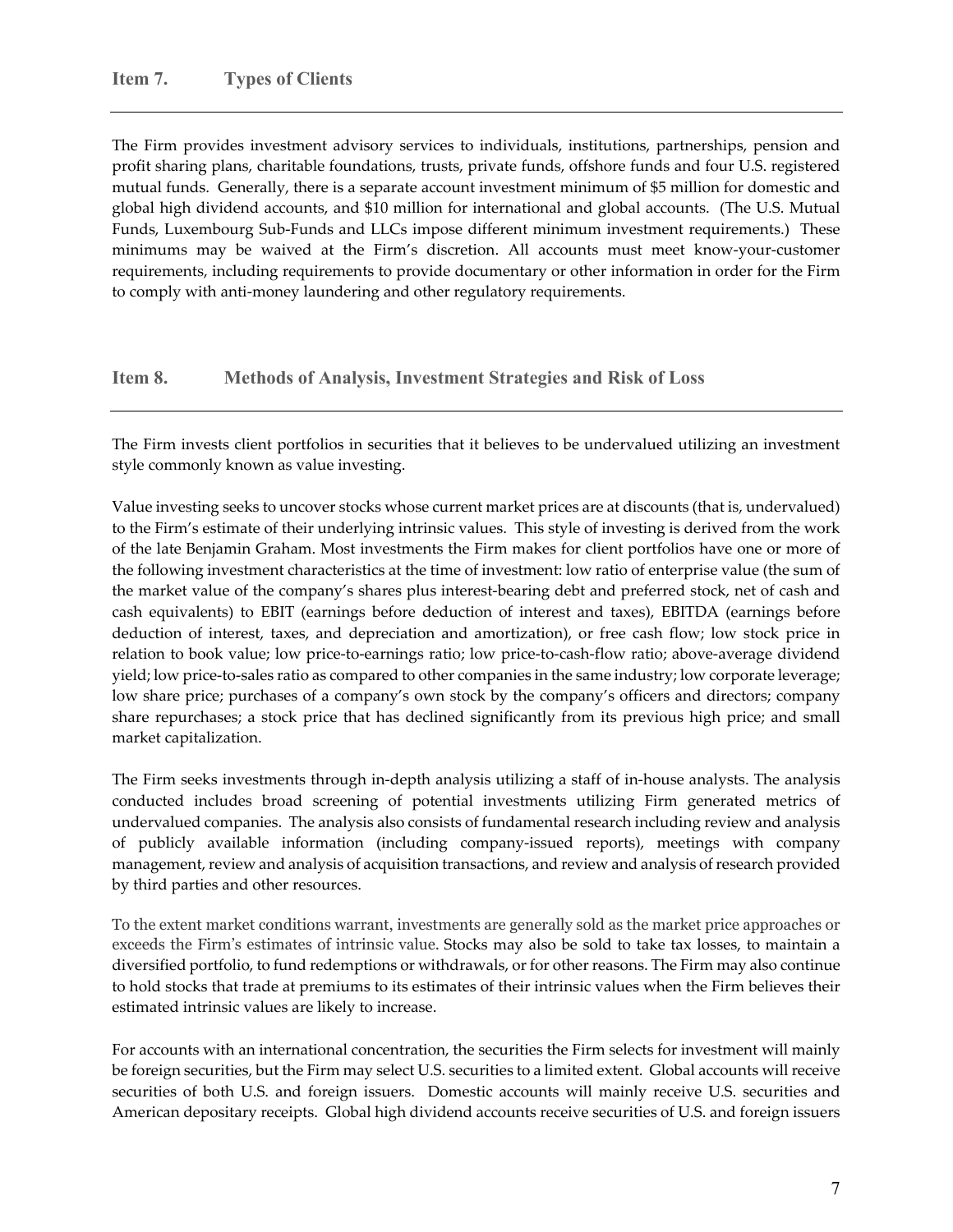that the Firm believes to have above‐average dividend yields and reasonable valuations. The level of discount of a security's price to the Firm's estimate of intrinsic value will generally be lower in global high dividend portfolios than in international, global and domestic portfolios, which pursue a more traditional value approach and do not require above average dividend yields.

The Firm seeks to construct a diversified portfolio of stocks from a variety of industries. Investing in securities involves the inherent risk of loss that clients should be prepared to bear. Loss could occur, for example, if the Firm's analysis is flawed or if the price of a security drops for fundamental reasons, general financial market trends or other factors. Diversification does not guarantee a profit and does not protect against a loss in a declining market.

The Firm invests in equity securities, primarily consisting of common stocks. Common stock represents a proportionate interest in the earnings and value of the issuing company. Therefore, client accounts will participate in the success or failure of any company in which they own common stock. The market value of common stock can fluctuate significantly, reflecting the past and anticipated business performance of the issuing company, investor perception and general economic or financial market movements.

There may be periods (for example, extended bull market periods) during which it is harder for the Firm to find securities that meet its value investment criteria, which could lead to relatively higher levels of cash in client accounts, could adversely impact the performance of client accounts, and could make it more difficult for client accounts to achieve their investment objectives.

The Firm may be wrong in its assessment of a company's value, and the stocks held in client portfolios may not reach what the Firm believes are their underlying intrinsic values. The market may not favor value‐ oriented stocks and may not favor equities at all, which may cause the relative performance of client accounts to suffer.

Investing in securities denominated in foreign currencies (currencies other than the base currency of a client's account) involves the risk that changes in foreign currency rates could adversely affect the value of the investment in the base currency. For this reason, the Firm offers clients the option of choosing to hedge their foreign currency exposure back to the base currency of their accounts. Where clients direct the Firm to hedge foreign currency exposure, the Firm, where practicable, will seek to reduce foreign currency risk by hedging perceived foreign currency exposure back to an account's base currency after taking into account various factors, such as the source of portfolio companies' earnings and the currencies in which the securities trade, and any anticipated cost associated with hedging those currencies (which generally depends primarily on the differences in interest rates between the base currency country and the country whose currency is being hedged). This hedging strategy is generally executed through the use of currency forward contracts, but the Firm may utilize other techniques. While hedging against currency movements reduces an account's risk of loss from unfavorable exchange rate movements, it also reduces the account's ability to gain from favorable exchange rate movements (i.e., when the account's base currency declines against the currencies in which the account's investments are denominated). Because currency hedging techniques typically involve the use of derivative instruments, client accounts that choose to hedge are also subject to the risk of possible default by the other party to those instruments.

In addition to the currency risks outlined above, investing in foreign securities also involves additional risks. These risks, which are more pronounced in emerging markets, include, among others, the following:

- exchange rate controls (which may include an inability to transfer currency from a given country)
- costs incurred in conversions between currencies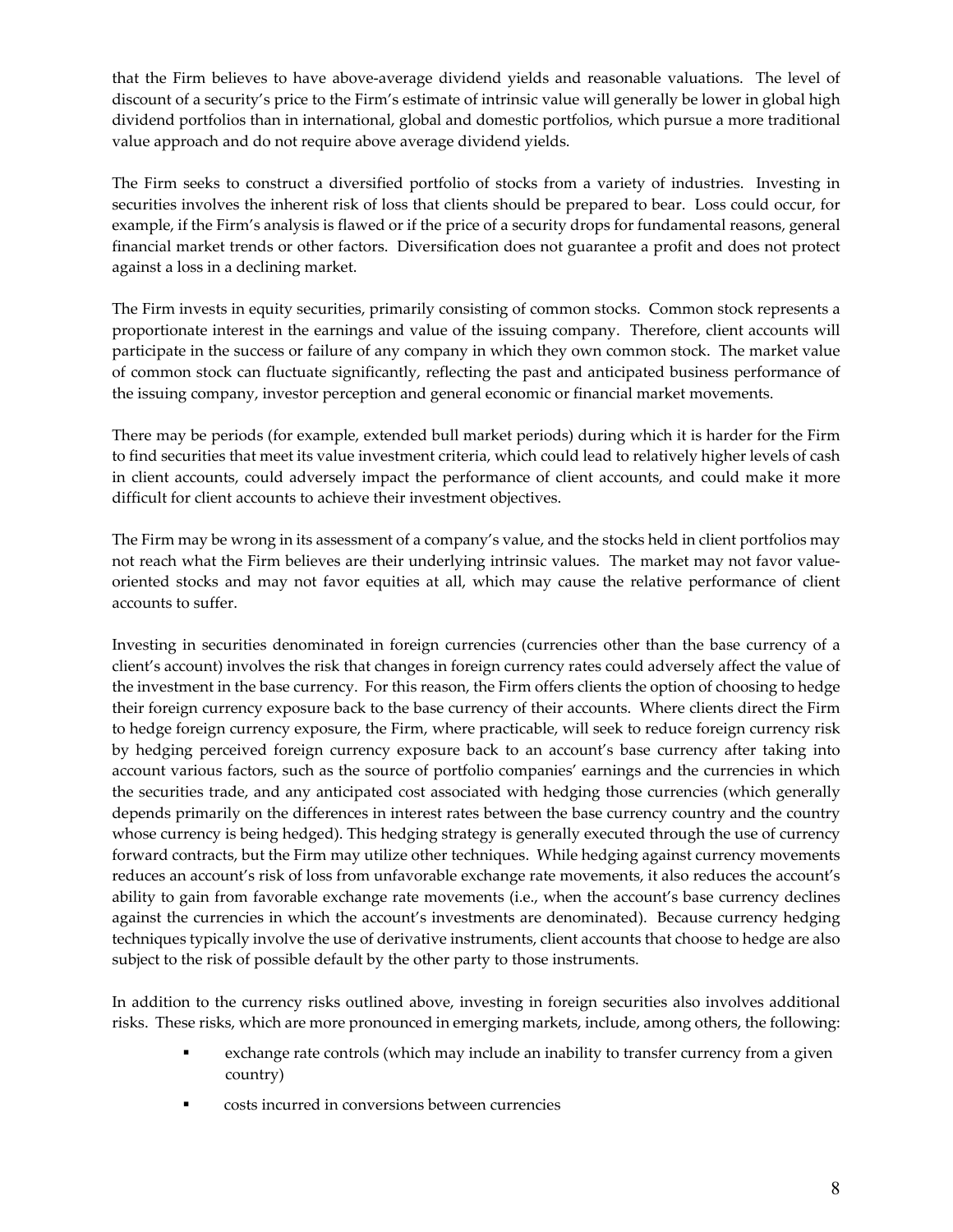- non‐negotiable brokerage commissions
- less publicly available information
- not generally being subject to uniform standards, practices and requirements with respect to accounting, auditing and financial reporting
- greater market volatility
- lower trading volume and/or liquidity;
- delayed settlements
- difficulty in enforcing obligations and contractual and other rights in foreign countries
- less securities regulation
- less well‐established contract law
- unrecoverable withholding and transfer taxes
- war
- seizure
- **•** political and social instability

The securities markets of most emerging countries are relatively less liquid, developed and efficient, are subject to greater price volatility, have smaller market capitalizations, have more or less government regulation, and may not be subject to as extensive and frequent accounting, financial and other reporting requirements as the securities markets of more developed counties. Investing in the securities of smaller capitalization companies and companies whose securities are thinly traded carries additional risks. The securities of smaller capitalization companies may be less liquid, which means that these securities may be subject to larger-than-average price swings and may be difficult to sell at reasonable prices in short timeframes. Because a client-directed sale of less-liquid securities could negatively impact their market prices and thus the value of other accounts that hold those securities, the Firm generally allocates those securities only to its sponsored collective investment vehicles (the US Mutual Funds, Luxembourg Sub-Funds and LLCs). This means that a client's account generally will not receive an allocation of these securities, which may affect the performance of the client's account. Since Firm personnel invest in the Firm's collective investment vehicles, a potential conflict of interest exists relating to this allocation policy. (See Item 11 for a discussion of how this potential conflict is handled by the Firm.)

The Firm is susceptible to operational, information security and related risks that can result from deliberate attacks or unintentional events. Cyber attacks include, but are not limited to, gaining unauthorized access to digital systems for purposes of misappropriating assets or sensitive information, corrupting data, or causing operational disruption. Cyber incidents impacting the Firm have the ability to cause disruptions and impact business operations, potentially resulting in the inability or limited ability to transact business, financial losses, violations of applicable privacy and other laws, regulatory fines, penalties or reputational damage. While the Firm has established policies and procedures, a business continuity plan and risk management systems intended to identify and mitigate cyber attacks, there are inherent limitations in such policies, plans and systems including the possibility that certain risks have not been identified. Furthermore, the Firm cannot control the cybersecurity plans and systems put in place by third-party service providers and issuers in which client portfolios invest. Clients could be negatively impacted as a result.

In addition, the Firm's investment advisory activities and the success of client account investments could be adversely affected by events outside of the Firmʹs control, including general economic and market conditions such as, but not limited to, interest rates, inflation rates, economic uncertainty, availability of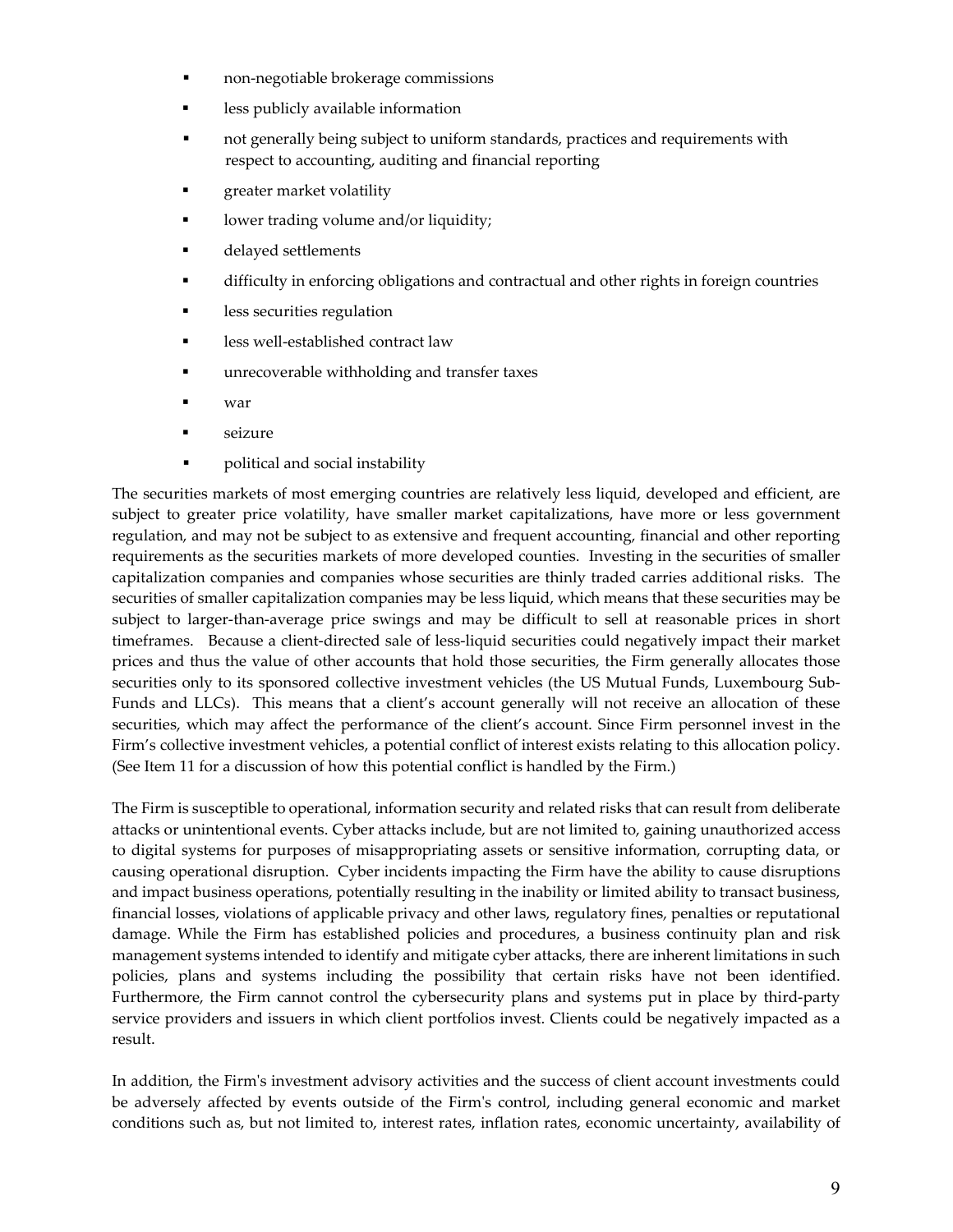credit, changes in laws, trade barriers, currency fluctuations and controls, national and international political circumstances, disruption of local, national or global labor markets and supply chains, governmental controls or limitations on or intervention in public or private markets for capital and goods, government intervention in or alteration of private contracts and private business operations, and force majeure events. Examples of force majeure events include, without limitation, acts of God, fires, floods, earthquakes, outbreaks of infectious disease, pandemics or other serious health concerns, war and terrorism. Certain force majeure events could have a broad negative impact on the world economy and business activity in general. Force majeure events that are incapable of or too costly to cure may have a permanent adverse effect on client account investments.

#### **Item 9. Disciplinary Information**

There is no disciplinary information involving the Firm or its employees that is material to clients or prospective clients.

#### **Item 10. Other Financial Industry Activities and Affiliations**

Certain of the Firm's employees (including management personnel) are registered representatives of AMG Distributors, Inc. ("AMGDI"), a broker-dealer that is a wholly-owned indirect subsidiary of AMG. The Firm is not registered as, nor does it have pending an application for registration as, a broker-dealer, futures commission merchant, commodity pool operator, or commodity trading adviser.

AMGDI is the distributor of the US Mutual Funds, the distribution coordinator for the Luxembourg Sub‐ Funds, and the placement agent for the LLCs. The Firm is the investment adviser for the US Mutual Funds, the Luxembourg Sub‐Funds and the LLCs, and serves as the managing member of the LLCs. The principals and most employees of the Firm and certain of the Firm's separately managed account clients are invested in the US Mutual Funds. Certain principals and employees of the Firm also have equity ownership interests in the Luxembourg Sub‐Funds and/or in one or more of the LLCs.

AMG, a publicly traded asset management company (NYSE:AMG) with equity investments in boutique investment management firms, holds an equity interest in the Firm through a wholly‐owned subsidiary, AMG TBC, LLC. AMG also holds equity interests in certain other investment advisers ("AMG Affiliates"). Tweedy, Browne is operated autonomously and independently, and, except as described in this Brochure, does not have any material business dealings with the AMG Affiliates and does not conduct any joint operations with them. Moreover, the AMG Affiliates do not formulate advice for the Firm's clients. As such, AMG's ownership interest in the Firm does not, in the Firm's view, present any potential conflict of interest for the Firm with respect to its clients. More information regarding AMG, including its public filings and a list of all AMG Affiliates, is available at www.amg.com.

The Firm is a party to agreements with certain subsidiaries of AMG pursuant to which the AMG subsidiaries market the Firm's investment services to clients and, upon the Firm's request, provide services to the Firmʹs clients in various foreign jurisdictions, to the extent permitted under applicable regulation. The Firm pays these AMG subsidiaries a fee for these services. These AMG subsidiaries are not broker‐ dealers, investment advisers, or any other financial institutions described in Item 7.A of Form ADV Part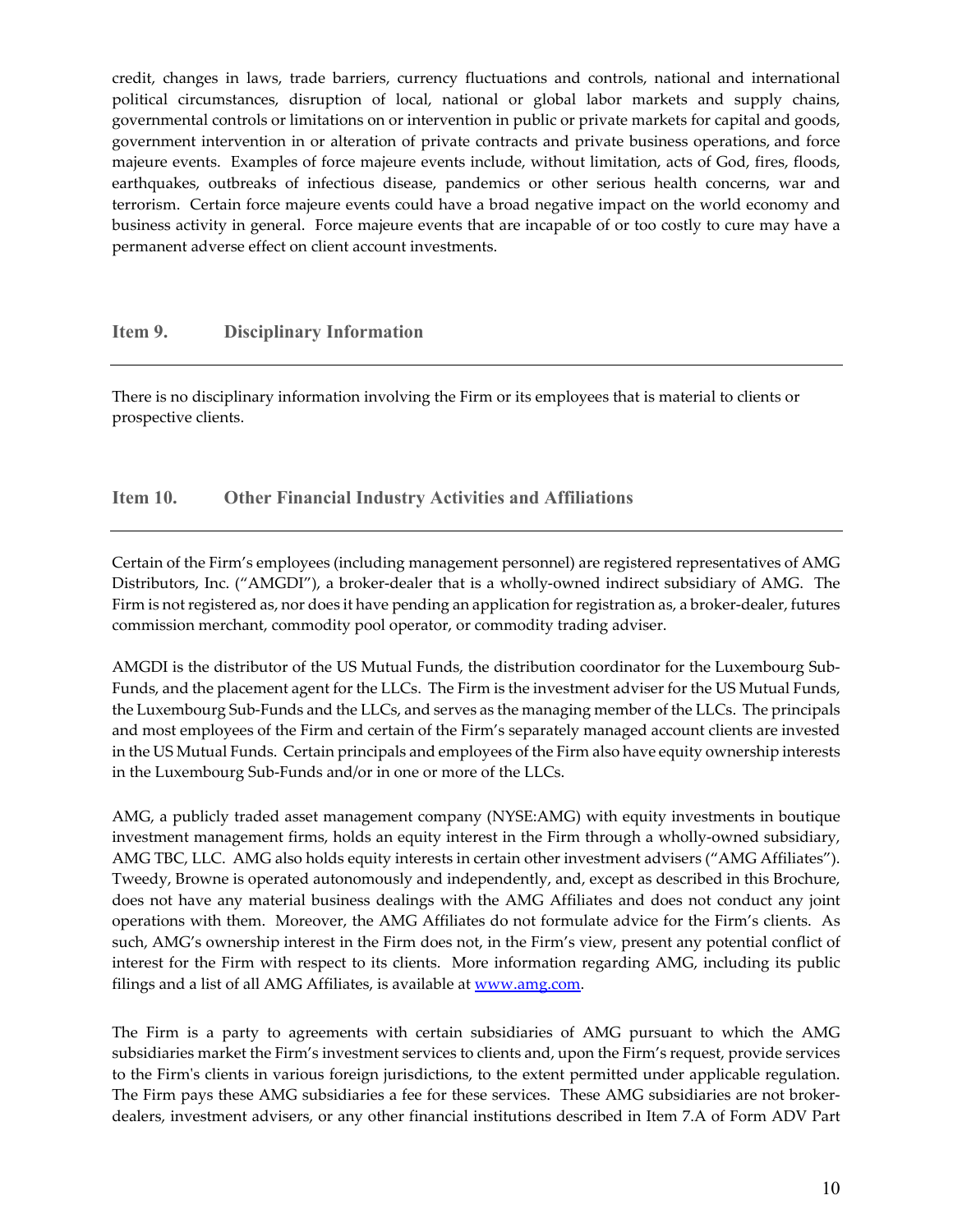1A. (The Firm's Form ADV Part 1 is available at www.adviserinfo.sec.gov or upon request from the Firm.) Depending on the foreign jurisdiction, these AMG subsidiaries may be registered or exempt from registration, as appropriate, with the relevant foreign financial regulatory authorities.

### **Item 11. Code of Ethics, Participation or Interest in Client Transactions and Personal Trading**

The Firm and Tweedy, Browne Fund Inc. (the "Fund") have a written Code of Ethics (the "Code"), which is available upon request. The Firm and the Fund have implemented the Code, as well as other policies and procedures, to address various potential conflicts of interest that exist in the Firm's business, especially those that may arise as the result of personal trading and investment by Firm principals, employees and their immediate families ("Insiders").

A core component of the Firm's philosophy is that the Managing Directors and employees "eat their own cooking." This means that Insiders invest alongside clients in some of the Firmʹs sponsored collective investment vehicles and, in certain circumstances, invest directly in the same securities in which the Firm's clients invest. To seek to assure that the Firm is aware of all personal trading by Insiders in individual securities, the Firm generally requires that all Insiders maintain their securities accounts at designated brokerage firms and subject those accounts to electronic monitoring.

Under the Code, Insiders are required to pre‐clear any personal securities investments (with limited exceptions, such as transactions in government securities, short-term high-grade debt and shares of openend mutual funds other than the US Mutual Funds and certain de minimis transactions). The pre‐clearance requirement and associated procedures are designed, among other things, to identify any prohibition or limitation applicable to a proposed investment. The Code also imposes blackout restrictions of up to seven days on purchases or sales (other than de minimis transactions) of covered securities owned or under active consideration by the U.S. Mutual Funds.

The Firm closely monitors the ownership interests of the Luxembourg Sub‐Funds and LLCs to seek to ensure that Insider ownership remains below preset thresholds. The pre‐clearance and blackout provisions set forth in the Code and described above generally do not apply to investments made by the Luxembourg Sub-Funds and LLCs as long as Insiders have only a minority beneficial interest in those vehicles.

The Code also imposes reporting duties. All Insiders must provide reports on a quarterly basis of all covered securities transactions in which they have any beneficial ownership interest. Insiders must also disclose covered personal securities holdings upon commencement of their relationship with the Firm and annually thereafter. (The receipt by the Compliance Director of duplicate brokerage statements and confirms within the required time periods will be deemed to serve as compliance with these requirements.) Each Insider also must certify annually that he or she has read and understood the Code, recognizes that he or she is subject to the Code, and has abided by the Code. The Firm's Management Committee may impose, upon finding that an Insider has not complied with the requirements of the Code, whatever sanctions it deems appropriate, including, among other things, disgorgement of profit, censure, suspension or termination of employment.

To deal with the potential conflict of interest that may exist due to the advanced knowledge of trading or other activity conducted by the Firm on behalf of the US Mutual Funds, under the Code, investments in the US Mutual Funds by all Insiders are generally subject to a 90‐day holding period.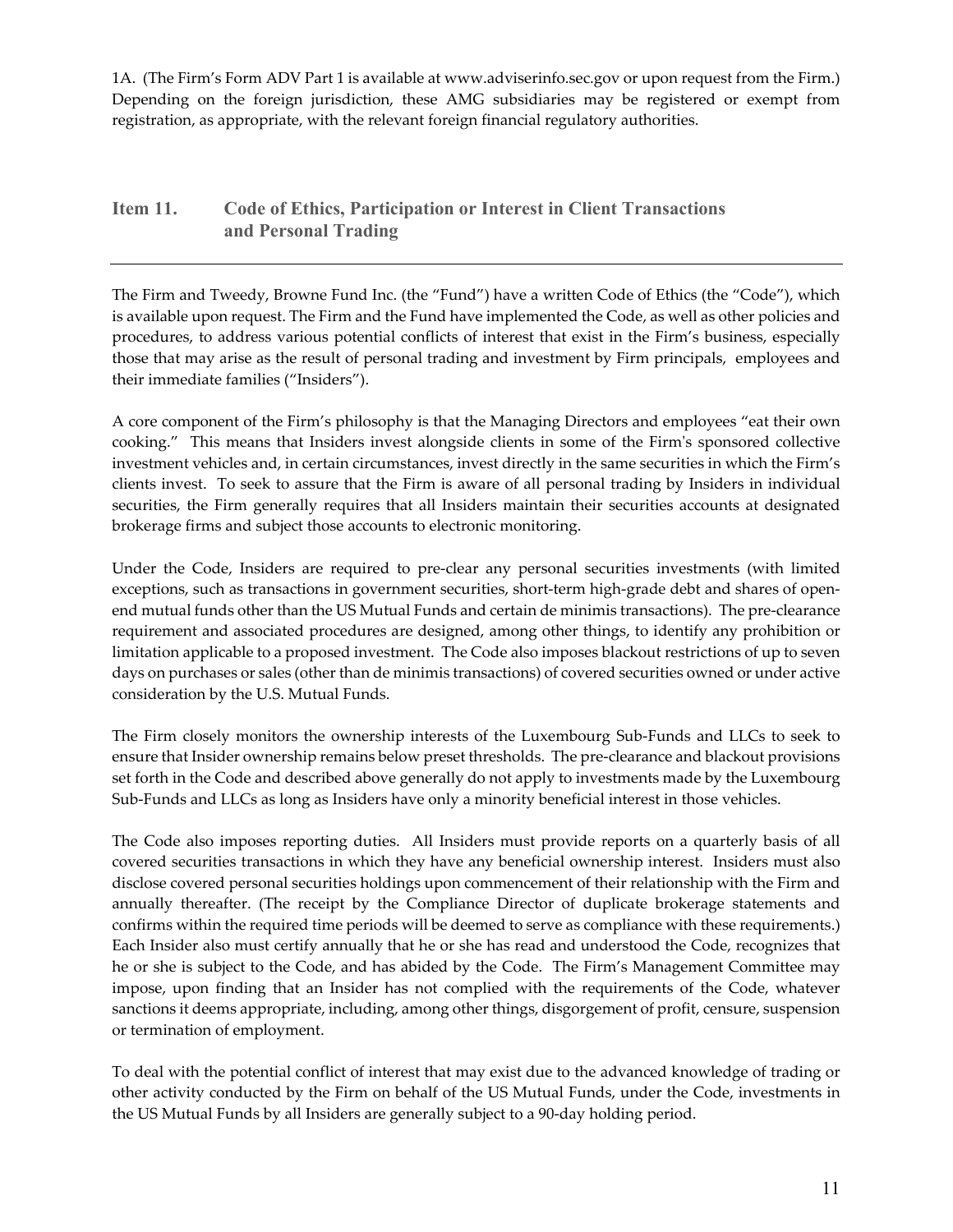The Code also includes policies regarding giving or receiving gifts and business entertainment between the Firm's employees and certain third parties.

The Firm has also adopted written allocation procedures. One purpose of these procedures is to deal with the potential conflict of interest that exists in allocating securities to client accounts, including the Luxembourg Sub‐Funds and LLCs in which Insiders have significant ownership interests. The procedures seek to ensure that (subject to individual account restrictions and guidelines) the Firm achieves for all accounts approximately the same level of aggregate investment over time in a diversified pool of securities (but not necessarily the same securities) selected by the Firm for investment in a manner that is fair and equitable to all clients. The Firm's allocation process is designed to operate within a set of parameters (e.g., the percentage of account size targeted for the security) established at the commencement of an order that may be adjusted from time to time. Purchases and sales of securities are generally allocated to appropriate accounts within a particular strategy or strategies based upon their degree of investment utilizing the above‐referenced allocation parameters. The Firm's allocation procedures may result in different clients buying or selling different securities or the same securities in different amounts and/or at different prices from day to day. Investments may also be made outside the allocation process (for example, where new clients wish to acquire a broad spectrum of securities that are already held by other accounts, for tax‐related selling, or to satisfy withdrawal requests.) Client directed sales are generally not subject to the Firm's allocation procedures.

The Firm has adopted procedures to review allocations on a regular basis. These reviews are conducted and documented by the Firm's Legal and Compliance Department.

As referenced in Item 5, clients may invest in sponsored funds (US Mutual Funds, Luxembourg Sub‐Funds and LLCs) for which they are legally eligible. The Firm has a material interest in these sponsored funds because it derives a management fee for its investment management services to these sponsored funds. Nevertheless, because the Firm does not earn any other revenue resulting from the management of these sponsored funds and does not charge a separate management fee to clients on money invested in these sponsored funds, the Firm does not believe there to be a conflict of interest inherent in this practice.

#### **Item 12. Brokerage Practices**

The selection of brokers and dealers is made in the Firmʹs professional judgment taking into account any or all of the following factors, among others: price (including transaction charges such as mark‐ups and mark-downs); expertise and willingness to handle large block transactions; the ability to accumulate positions in traded, smaller capitalization securities; execution ability; confidentiality; research services (as described further below); clearing capabilities; reliability and financial responsibility. Depending on which brokers or execution venues the Firm chooses for trade execution, clients may pay more than the lowest available commission rate for certain transactions.

Subject to concluding in good faith that the value of the research and execution services received are reasonable in relation to the overall commission charges, the Firm may direct securities transactions to brokers that provide research services and may pay such brokers a commission higher than another broker might have charged in reliance on Section 28(e) under the Securities Exchange Act of 1934. Research services received by the Firm are generally limited to research reports, financial and economic data, discussions with research personnel, meetings with corporate executives and attendance at researchrelated seminars and conferences. These research services are used for the benefit of all of the Firm's client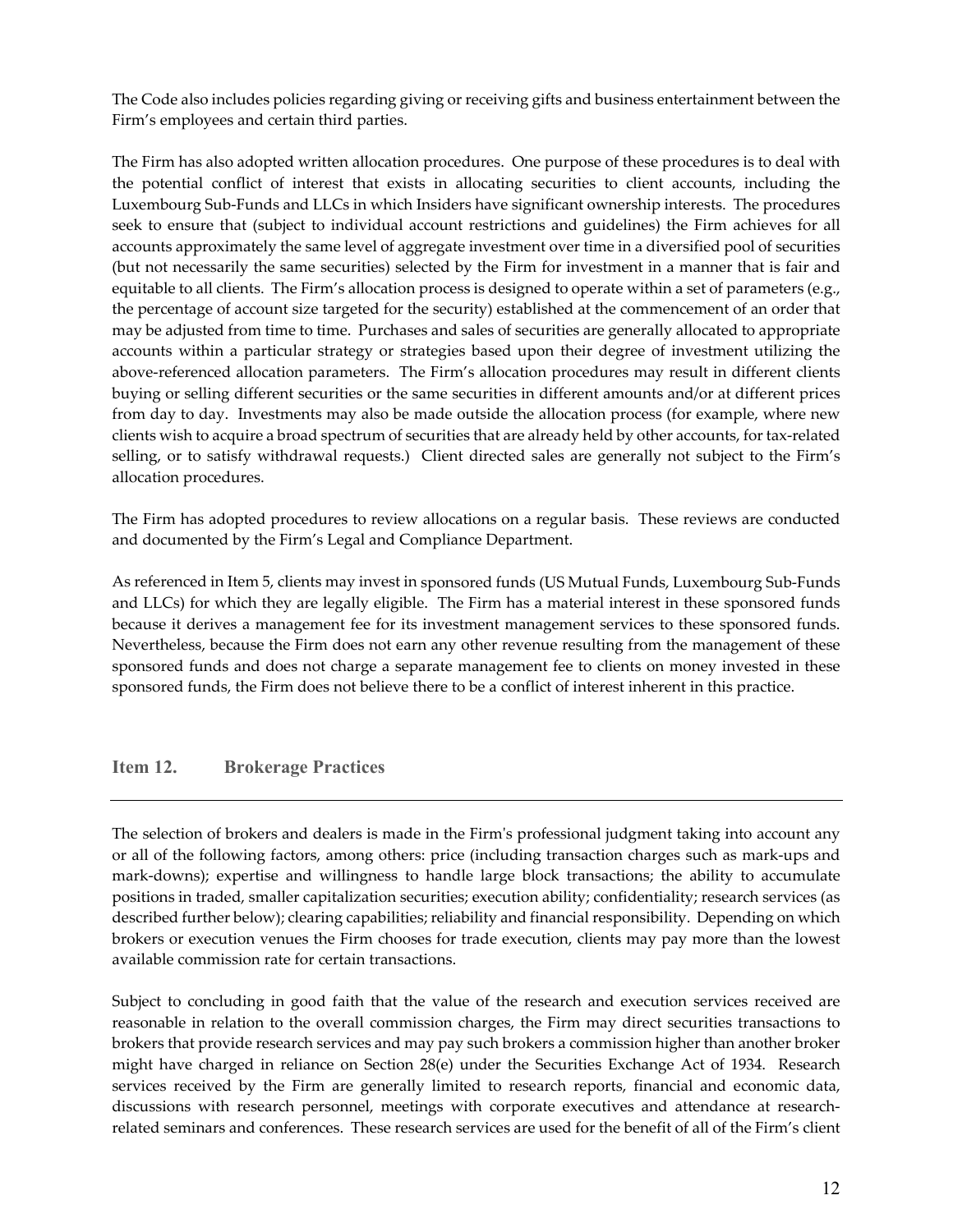accounts and not just those whose executions were utilized to acquire the research, and the Firm does not seek to allocate research benefits to accounts proportionately to any research "credits" the accounts generate. When client commissions are utilized to acquire research, the Firm may benefit, since the Firm does not have to bear the cost of acquiring such research. Additionally, the Firm may have an incentive to select a broker based upon the research the broker may provide as opposed to the quality and cost of that broker's execution service. The Firm's Investment Committee and research analysts periodically evaluate the quality of the research received from executing brokers, and the Investment Committee considers this evaluation in future brokerage allocation decisions. The Firm conducts periodic reviews of best execution designed to track the quality of brokers' execution services, and thereby seeks to ensure that brokers are being chosen on a best execution basis rather than solely as a result of the research services they provide. Accordingly, the Firm believes that this practice is beneficial to client accounts.

The Firm does not receive any benefits other than eligible research or brokerage services in reliance on Section 28(e) of the Securities Exchange Act.

The Firm does not consider client referrals as a factor in selecting brokers.

Because investment decisions are generally made for more than one client, it will often be necessary or desirable to acquire or dispose of the same securities for more than one client at the same time. Where practicable, the Firm aggregates orders of securities for multiple clients. Aggregation will not be used when the Firm reasonably believes that it would result in higher total transaction costs to the clients. When an order of a security that is executed for several accounts is filled at different prices through multiple trades in a single day, client accounts will receive, wherever practicable, the average price for the day. In making decisions concerning aggregating trades, price averaging, allocations among client accounts and related transaction expenses, the Firm will act in a manner it considers to be equitable, taking into consideration its fiduciary duties as an investment adviser to all its clients. These practices may affect the price paid or received by a client or the number of shares of a security bought or sold for a client. (See discussion of allocation procedures in Item 11.)

The Firm may agree to permit clients to direct brokerage on a case‐by‐case basis. However, the Firm may not be able to achieve as favorable executions for directed‐brokerage clients as for clients who do not direct brokerage, and directing brokerage may cost clients more money. A client's selection of an executing broker may result in the client not receiving certain benefits afforded other clients for whom the Firm chooses another executing broker. These benefits may include, among others, potential efficiencies in execution. Directed‐brokerage clients generally will not participate in trade allocations or price averaging.

#### **Item 13. Review of Accounts**

Client accounts are reviewed by at least one member of the Investment Committee on a periodic basis, generally at least once per quarter. Cash flows occasioned by clients adding funds to or withdrawing funds from their accounts trigger special reviews. Further, trading activity in client accounts is reviewed by a member of the Firm's Investment Committee on trade date and by the Firm's order desk on trade date or within one business day thereafter. Certain large accounts are reviewed by one or more members of the Firm's Client Services Department more frequently. All accounts are also reviewed on a quarterly basis for concentration in particular securities and for compliance with any client‐directed investment restrictions or guidelines by the Firm's Legal and Compliance Department and a member of the Management Committee. All clients are provided with written quarterly account statements.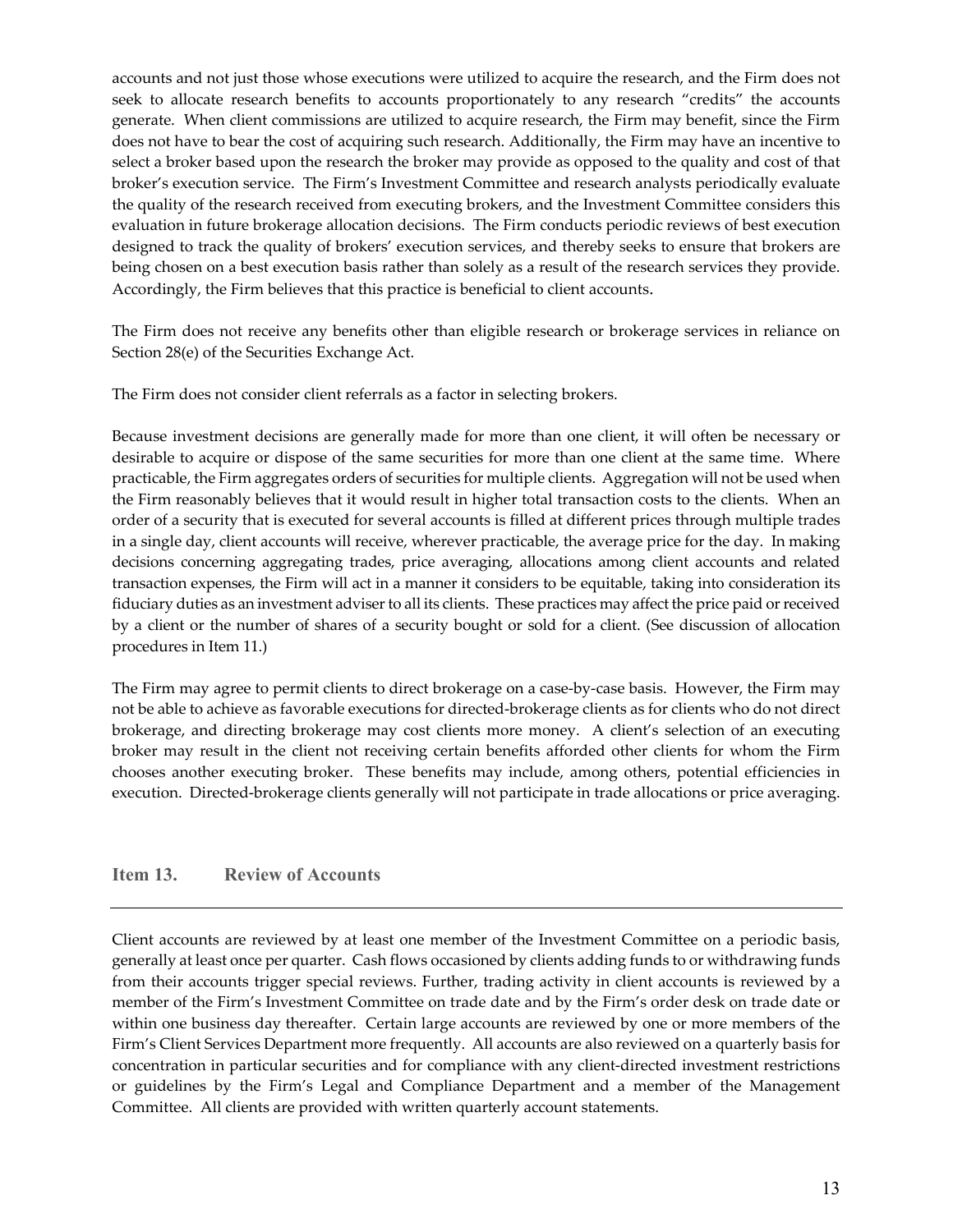The Firm does not receive any compensation for managing client accounts other than investment advisory fees.

The Firm compensates certain persons and entities, including affiliated entities, for client referrals. The Firm compensates certain foreign subsidiaries of AMG, the Firm's majority owner through its whollyowned subsidiary (see Item 4), for certain client referrals and certain client services provided by AMG's foreign subsidiaries relating to non-U.S.-based institutional-type clients. The Firm has two other arrangements pursuant to which the Firm provides compensation for client referrals. Solicitation agent disclosures required by regulatory provisions are made to prospective clients who are referred to the Firm through these arrangements.

**Item 15. Custody** 

Clients may utilize a custodian of their choice to hold securities and cash in their accounts and to assist in the settlement of trades. The Firm is not responsible for the acts or omissions of custodians holding client assets.

The Firm is deemed to have custody of certain client assets due to its ability to instruct certain custodians (to the extent authorized by Firm clients) to deduct the Firm's investment advisory fees directly from the custodial accounts of those clients (see Item 5), or due to the fact that the Firm is the managing member of the LLCs (see Item 10). The Firm does not, however, have physical possession of any client assets. All client assets are held by qualified custodians. Clients receive account statements directly from their qualified custodians as well as from the Firm. The Firm strongly suggests that clients review and compare the statements that they receive from their custodians with the statements they receive from the Firm.

**Item 16. Investment Discretion** 

The Firm manages client accounts with discretionary authority. This authority is granted to the Firm by the client through the execution of an investment management agreement with the Firm. Clients may request restrictions on investing in certain securities or types of securities in their accounts. Such restrictions could cause the accounts to underperform or perform differently than other client accounts managed without such restrictions (see Item 4).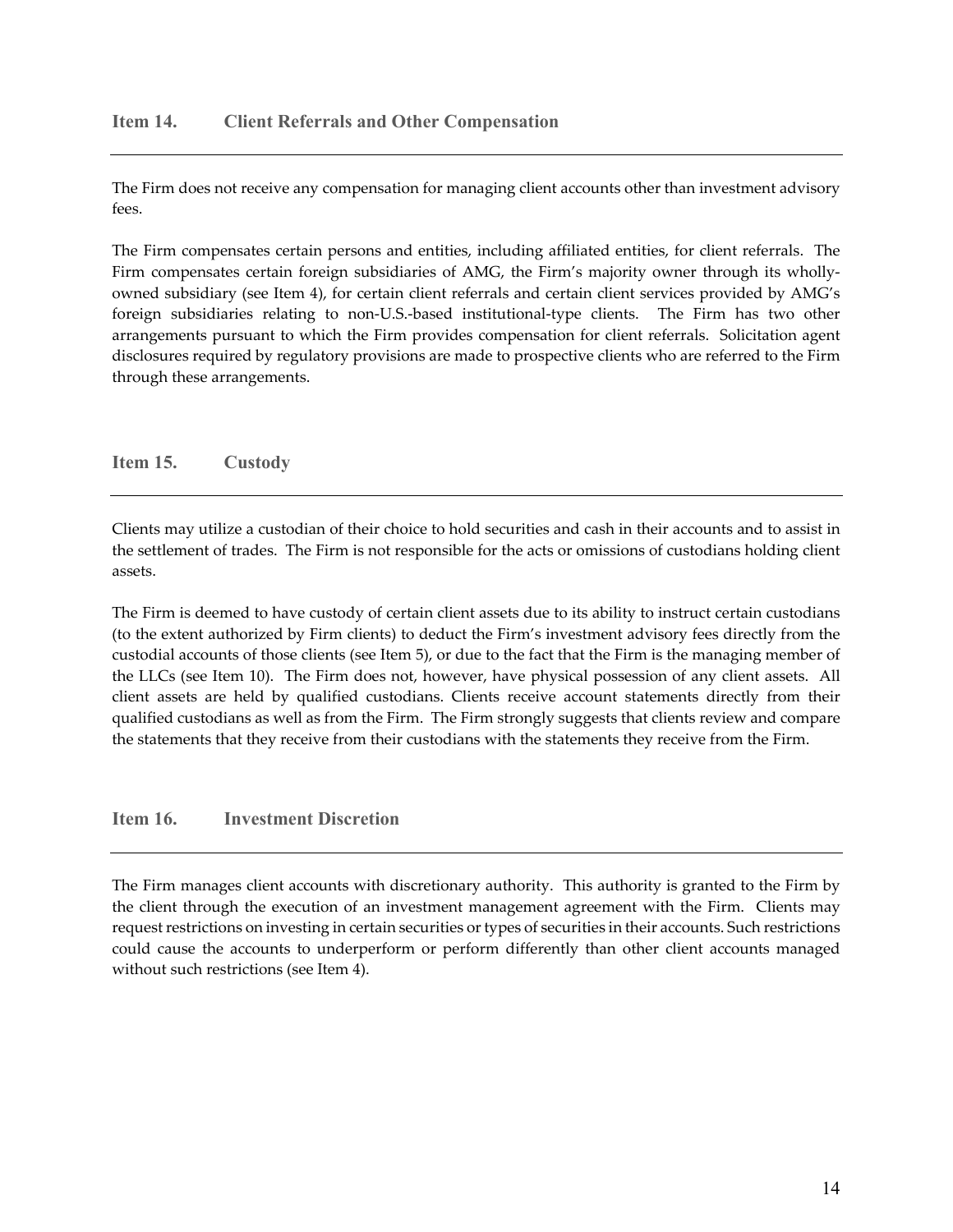The Firm has adopted written policies and procedures with respect to the voting of proxies relating to securities held in client accounts. Pursuant to their investment advisory agreements, most clients have authorized the Firm to vote proxies for securities in their accounts. The Firm will vote in accordance with its proxy voting policies and procedures, which are summarized briefly below. The Firm will provide any client with a copy of its proxy voting policies and procedures and/or information on how proxies were voted for such client's account upon request.

The Firm's proxy voting policies and procedures contain general guidelines that the Firm follows to seek to ensure that it votes proxies in a mannerthat (i) is consistent with the best interests of its clients; (ii) reflects the Firm's general views regarding certain commonly raised proxy voting issues; and (iii) is designed to prevent and/or resolve material conflicts of interest in a manner that is consistent with the Firm's fiduciary role. Under the policies and procedures, should a material conflict of interest arise between a member of the Investment Committee (the Firm body responsible for voting proxies) and the voting of a proxy for client accounts, and the conflict can be dealt with by excluding the conflicted person from having input into the voting of the particular proxy, the person will be excluded, and the proxy will be voted at the direction of the non-conflicted members of the Investment Committee. If the conflict is of a broader scope, the proxy will be voted at the direction of an independent proxy voting adviser.

**Item 18. Financial Information** 

There is no material information that is required by this item to be disclosed by the Firm.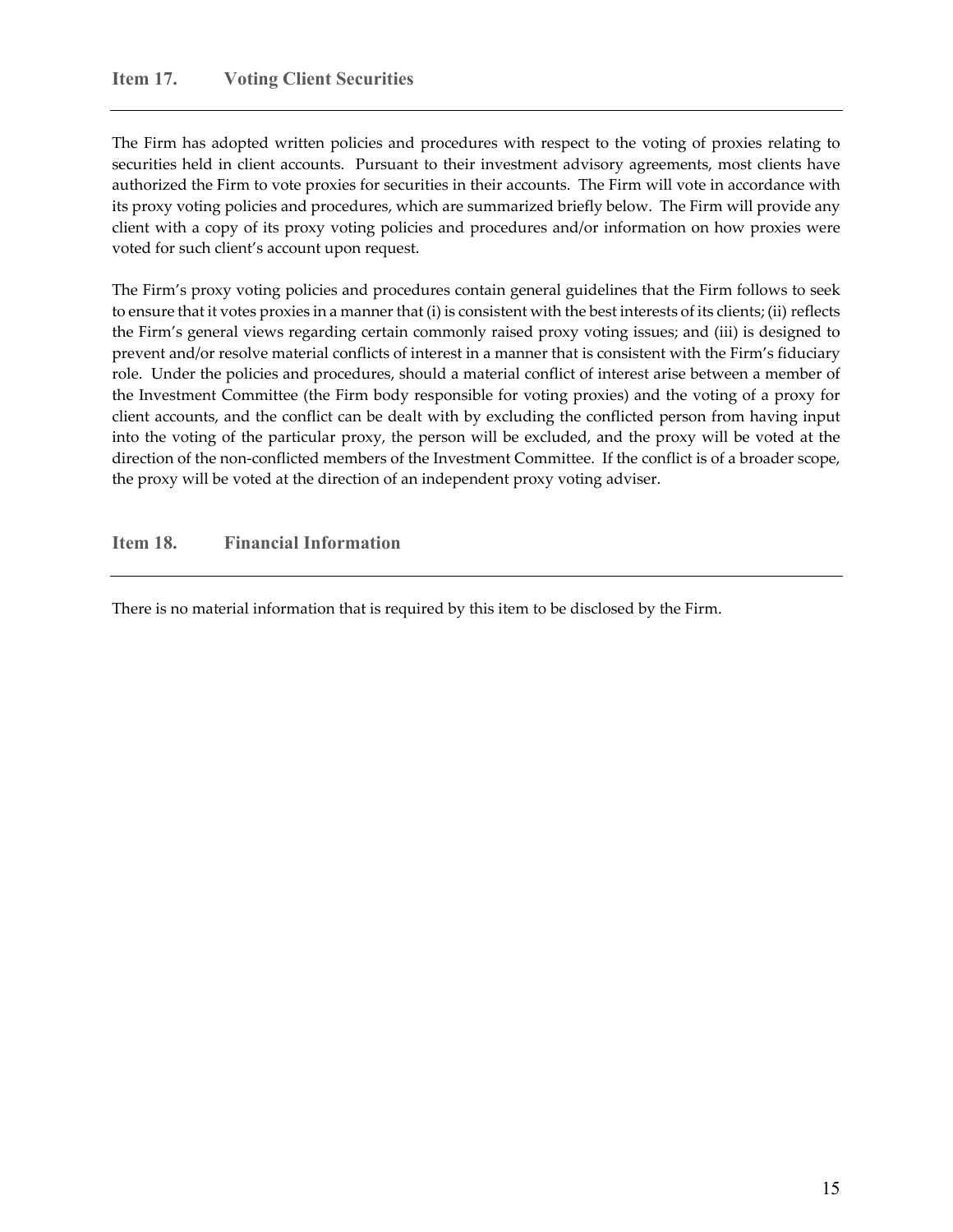# **Tweedy, Browne Company LLC**

# **Form ADV Part 2B**

*Investment Adviser's Brochure Supplement* 

**March 30, 2020** 

**This brochure supplement provides information about the Management Committee and Investment Committee that supplements the Tweedy, Browne Company LLC brochure attached hereto. If that brochure is not attached, or if you have any questions about the content of this supplement, please contact us at 203‐703‐0600 or info@tweedy.com.**

**Additional information about each member of the Firm's Investment Committee is available on the SEC's website at www.adviserinfo.sec.gov.**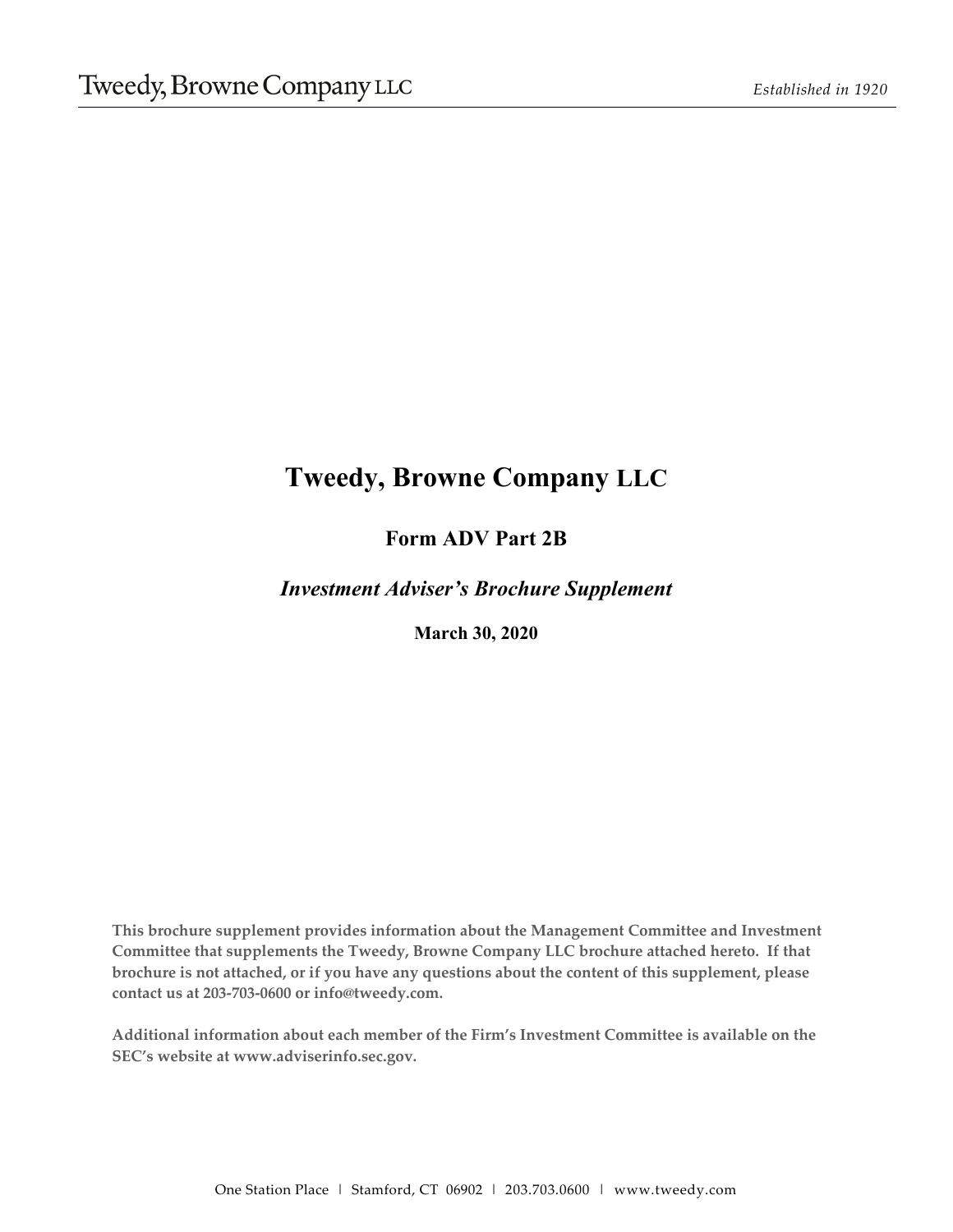Management Committee

**William H. Browne Thomas H. Shrager John D. Spears Robert Q. Wyckoff, Jr.**

Investment Committee

**William H. Browne Thomas H. Shrager John D. Spears Robert Q. Wyckoff, Jr. Roger R. de Bree Jay Hill Frank H. Hawrylak**

Tweedy, Browne Company LLC One Station Place Stamford, CT 06902 Telephone: 203‐703‐0600

March 30, 2020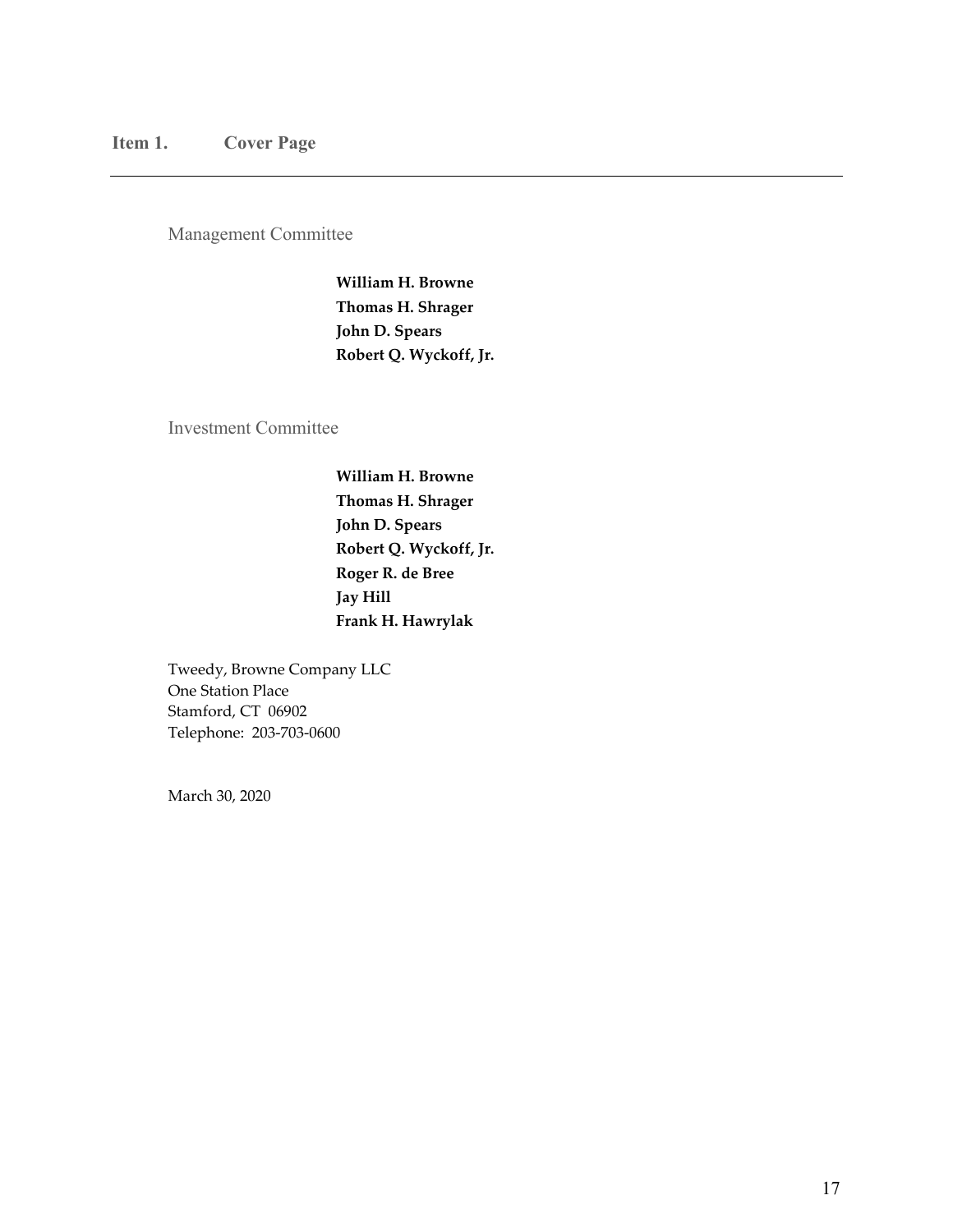#### **WILLIAM H. BROWNE**

| Year of Birth:       | 1944                                                                                                                                                                                                                                                                               |
|----------------------|------------------------------------------------------------------------------------------------------------------------------------------------------------------------------------------------------------------------------------------------------------------------------------|
| Education:           | <b>Trinity College</b><br>Dublin, Ireland<br>1970 - 1971, MBA Business                                                                                                                                                                                                             |
|                      | Colgate University<br>Hamilton, NY<br>1964 – 1967, BA Political Science                                                                                                                                                                                                            |
| Business Background: | Associated with the Firm since 1978<br>Managing Director of Tweedy, Browne Company LLC<br>Member of the Firm's Management and Investment Committees<br>Vice President and Director of Tweedy, Browne Fund Inc.<br>Chairman of the Board of Directors of Tweedy, Browne Value Funds |
| Item 3.              | <b>Disciplinary Information</b>                                                                                                                                                                                                                                                    |

There is no disciplinary information involving William H. Browne that may be deemed material to be disclosed under this item.

William H. Browne is registered with FINRA as a principal of AMG Distributors, Inc., an affiliate of the Firm which serves as distributor, placement agent, or global distribution coordinator for the Firm's pooled investment vehicles.

| Item 5. | <b>Additional Compensation</b> |
|---------|--------------------------------|
|         |                                |

Mr. Browne does not receive any additional compensation for providing advisory services to the Firm.

#### **Item 6. Supervision**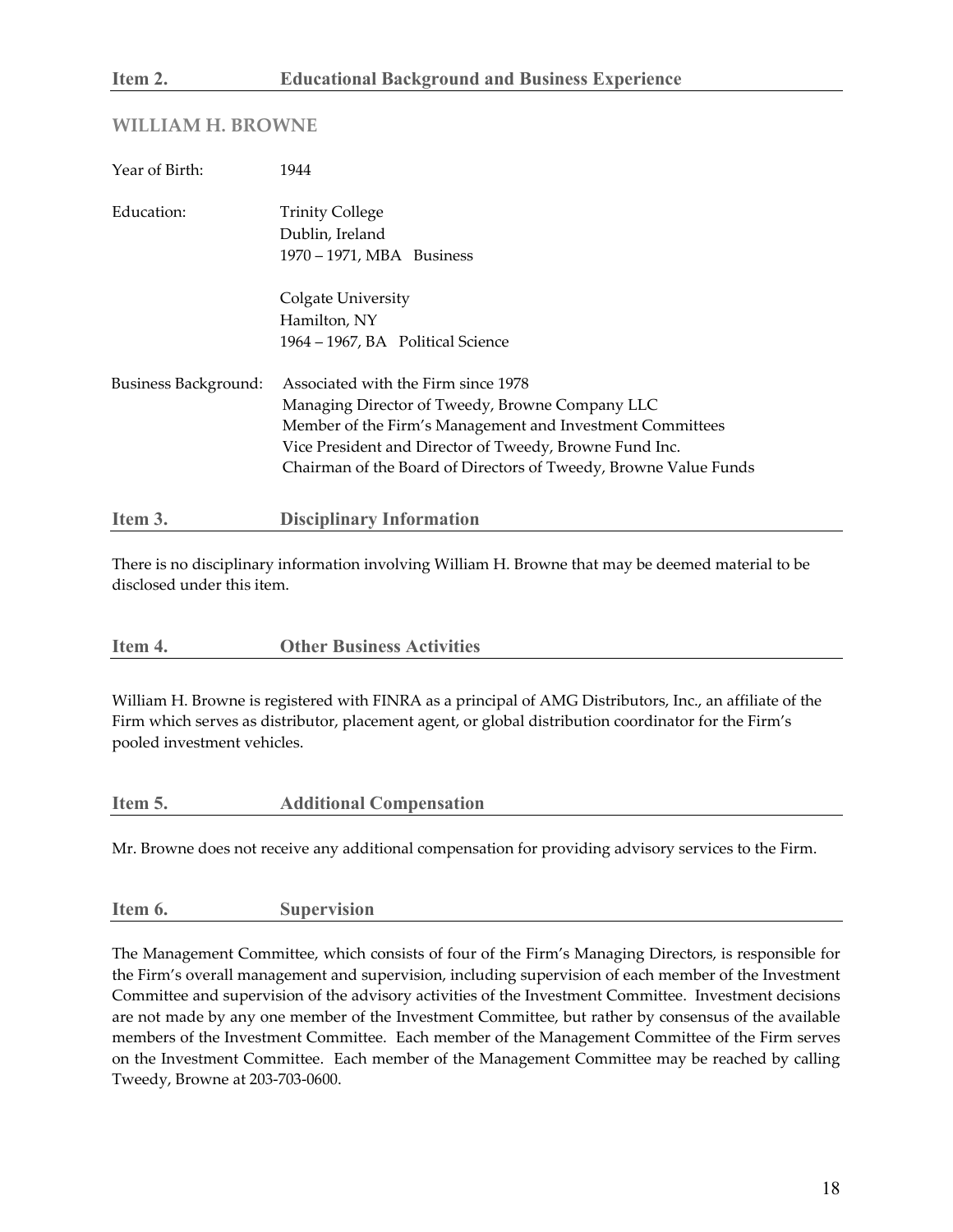#### **THOMAS H. SHRAGER**

| Year of Birth:       | 1957                                                                                                                                                                                                      |
|----------------------|-----------------------------------------------------------------------------------------------------------------------------------------------------------------------------------------------------------|
| Education:           | Columbia University School of International Affairs<br>New York, NY<br>1983 – 1985, MA Finance and Banking                                                                                                |
|                      | Columbia University<br>New York, NY<br>1978 – 1983, BA Political Science                                                                                                                                  |
| Business Background: | Associated with the Firm since 1989<br>Managing Director of Tweedy, Browne Company LLC<br>Member of the Firm's Management and Investment Committees<br>President and Director of Tweedy, Browne Fund Inc. |
| Item 3.              | <b>Disciplinary Information</b>                                                                                                                                                                           |

There is no disciplinary information involving Thomas H. Shrager that may be deemed material to be disclosed under this item.

#### **Item 4. Other Business Activities**

Thomas H. Shrager is registered with FINRA as a principal of AMG Distributors, Inc., an affiliate of the Firm which serves as distributor, placement agent, or global distribution coordinator for the Firm's pooled investment vehicles.

**Item 5. Additional Compensation** 

Mr. Shrager does not receive any additional compensation for providing advisory services to the Firm.

**Item 6. Supervision**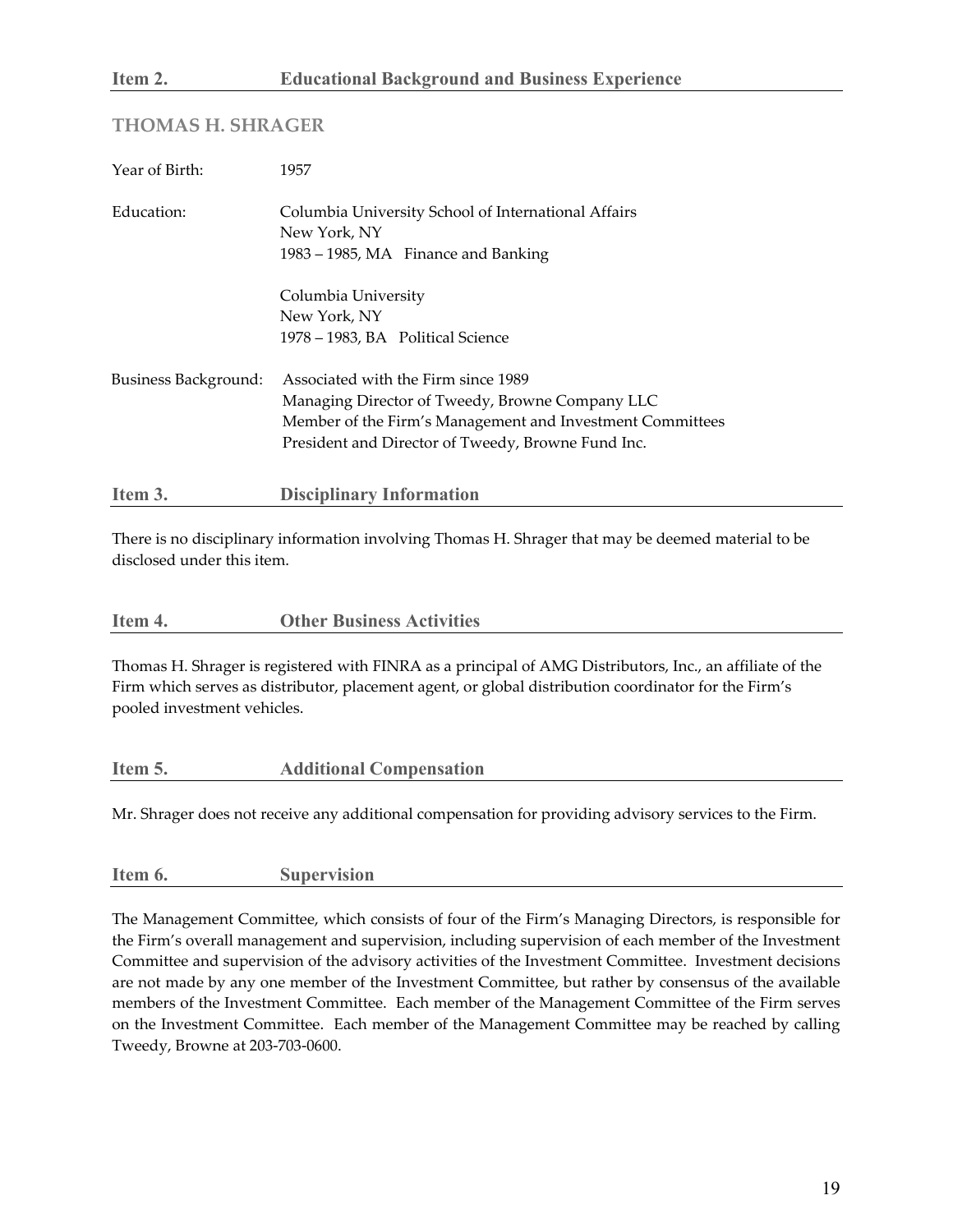#### **JOHN D. SPEARS**

| Year of Birth:       | 1948                                                                                                                                                                                              |
|----------------------|---------------------------------------------------------------------------------------------------------------------------------------------------------------------------------------------------|
| Education:           | University of Pennsylvania/The Wharton School<br>Philadelphia, PA<br>1968, Business                                                                                                               |
|                      | Drexel Institute of Technology<br>Philadelphia, PA<br>1967, Business                                                                                                                              |
|                      | Babson Institute of Business Administration<br>Wellesley, MA<br>1966, Business                                                                                                                    |
| Business Background: | Associated with the Firm since 1974<br>Managing Director of Tweedy, Browne Company LLC<br>Member of the Firm's Management and Investment Committees<br>Vice President of Tweedy, Browne Fund Inc. |

There is no disciplinary information involving John D. Spears that may be deemed material to be disclosed under this item.

| <b>Other Business Activities</b> |
|----------------------------------|
|----------------------------------|

John D. Spears is registered with FINRA as a principal of AMG Distributors, Inc., an affiliate of the Firm which serves as distributor, placement agent, or global distribution coordinator for the Firm's pooled investment vehicles.

| Item 5. | <b>Additional Compensation</b> |
|---------|--------------------------------|
|---------|--------------------------------|

**Item 3. Disciplinary Information** 

Mr. Spears does not receive any additional compensation for providing advisory services to the Firm.

#### **Item 6. Supervision**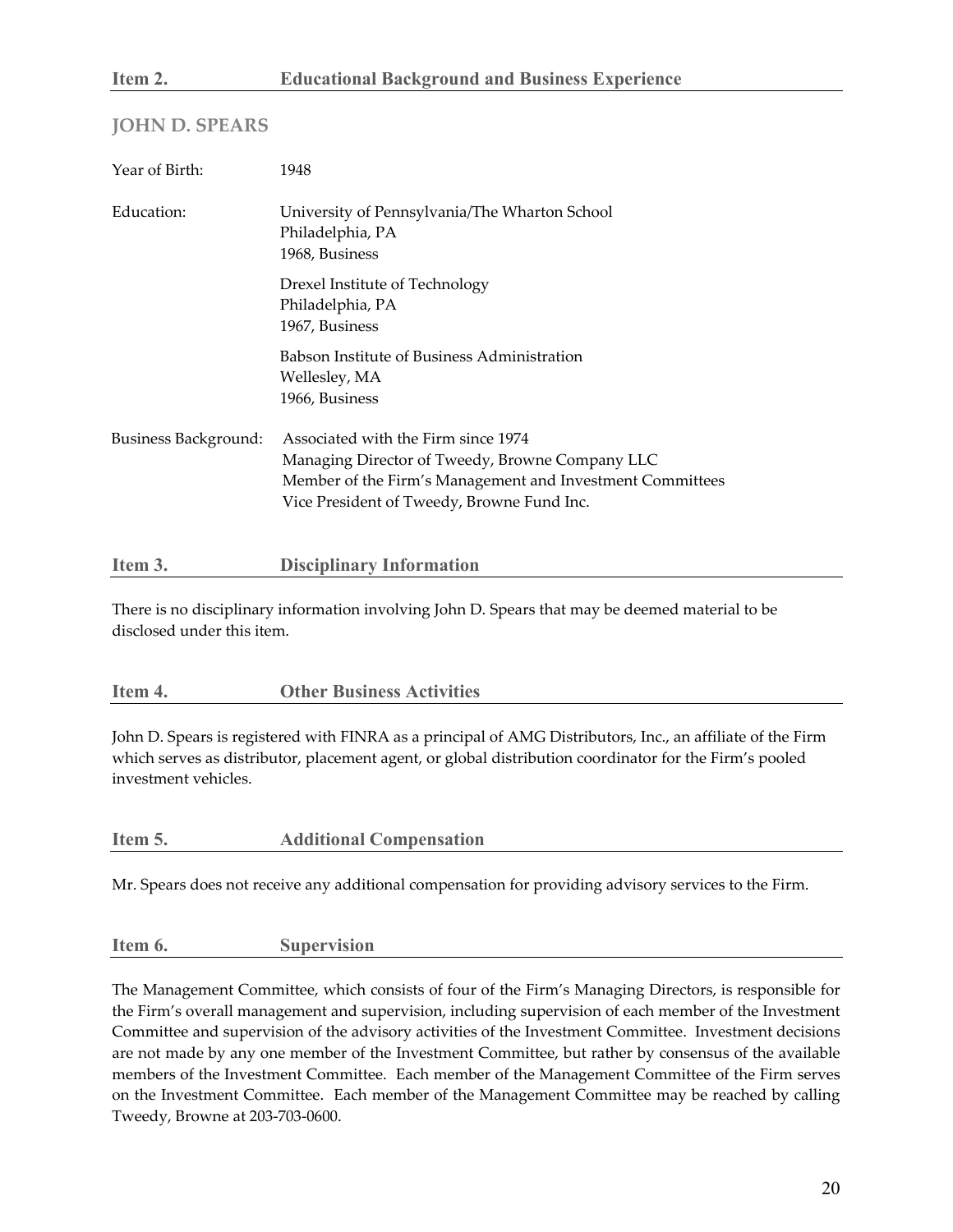#### **ROBERT Q. WYCKOFF, JR.**

| Year of Birth:       | 1952                                                                                                                                                                                                                                                                                  |
|----------------------|---------------------------------------------------------------------------------------------------------------------------------------------------------------------------------------------------------------------------------------------------------------------------------------|
| Education:           | University of Florida School of Law<br>Gainesville, FL<br>1975 - 1978, JD Law                                                                                                                                                                                                         |
|                      | Washington & Lee University<br>Lexington, VA<br>1971 – 1975, BA Economics                                                                                                                                                                                                             |
| Business Background: | Associated with the Firm since 1991<br>Managing Director of Tweedy, Browne Company LLC<br>Member of the Firm's Management and Investment Committees<br>Chairman of the Board of Directors and Vice President of Tweedy, Browne Fund<br>Inc.<br>Director of Tweedy, Browne Value Funds |
| Item 3.              | <b>Disciplinary Information</b>                                                                                                                                                                                                                                                       |

There is no disciplinary information involving Robert Q. Wyckoff, Jr. that may be deemed material to be disclosed under this item.

| Item 4. | <b>Other Business Activities</b> |
|---------|----------------------------------|
|         |                                  |

Robert Q. Wyckoff, Jr. is registered with FINRA as a principal of AMG Distributors, Inc., an affiliate of the Firm which serves as distributor, placement agent, or global distribution coordinator for the Firm's pooled investment vehicles.

| Item 5. | <b>Additional Compensation</b> |
|---------|--------------------------------|
|         |                                |

Mr. Wyckoff does not receive any additional compensation for providing advisory services to the Firm.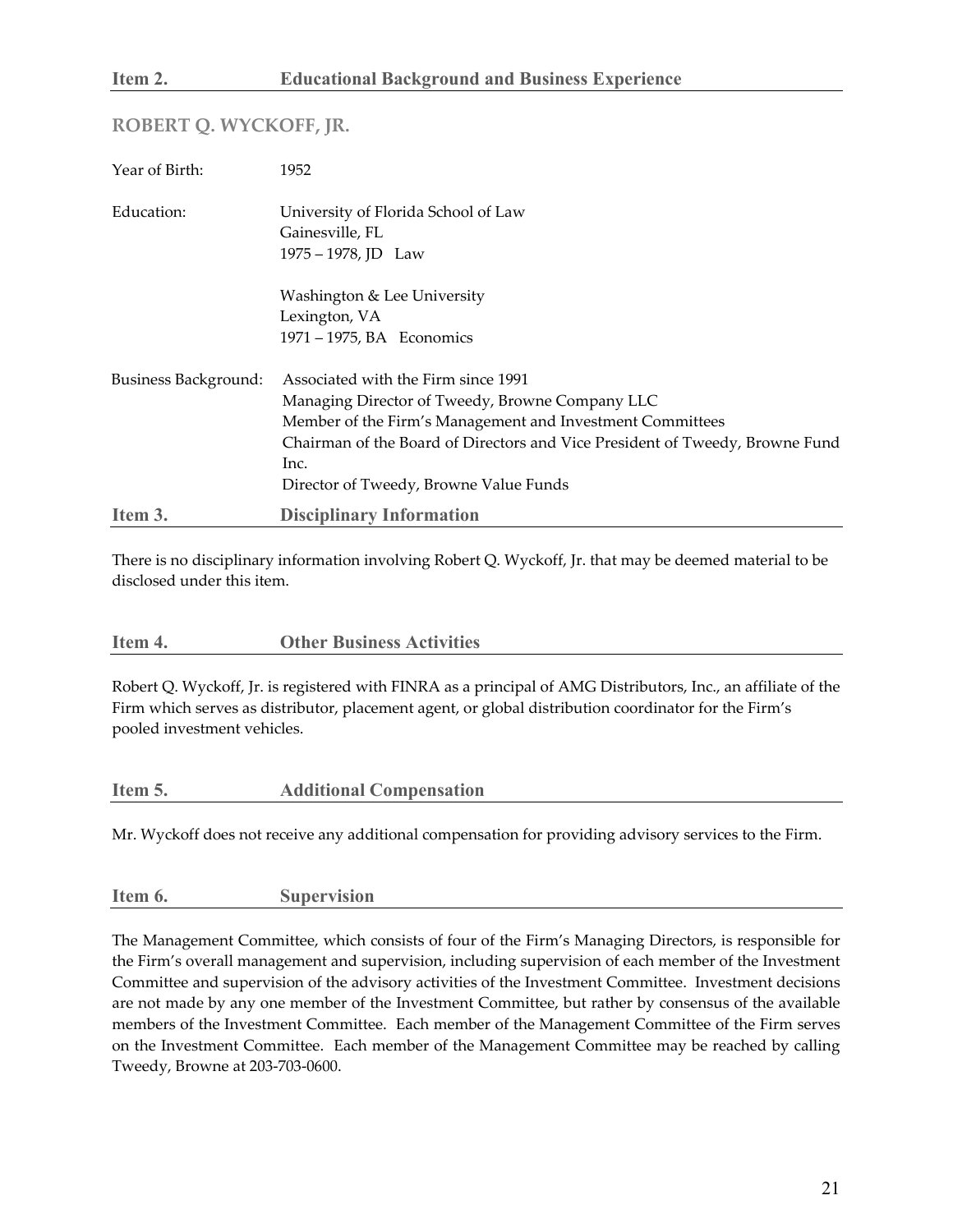#### **ROGER R. DE BREE**

| Year of Birth:       | 1963                                                                                                                                                                         |
|----------------------|------------------------------------------------------------------------------------------------------------------------------------------------------------------------------|
| Education:           | IESE Business School – Universidad de Navarra<br>Barcelona, Spain<br>1984-1986, MBA                                                                                          |
|                      | Nijenrode Business Universiteit<br>Breukelen, The Netherlands<br>1981-1984, BBA                                                                                              |
| Business Background: | Associated with the Firm since 2000<br>Managing Director of Tweedy, Browne Company LLC<br>Member of the Firm's Investment Committee<br>Treasurer of Tweedy, Browne Fund Inc. |

There is no disciplinary information involving Roger R. de Bree that may be deemed material to be disclosed under this item.

| Item 4. | <b>Other Business Activities</b> |
|---------|----------------------------------|
|         |                                  |

Roger R. de Bree is registered with FINRA as a representative of AMG Distributors, Inc., an affiliate of the Firm which serves as distributor, placement agent, or global distribution coordinator for the Firm's pooled investment vehicles.

| Item 5. | <b>Additional Compensation</b> |
|---------|--------------------------------|
|         |                                |

Mr. de Bree does not receive any additional compensation for providing advisory services to the Firm.

**Item 6. Supervision** 

**Item 3. Disciplinary Information**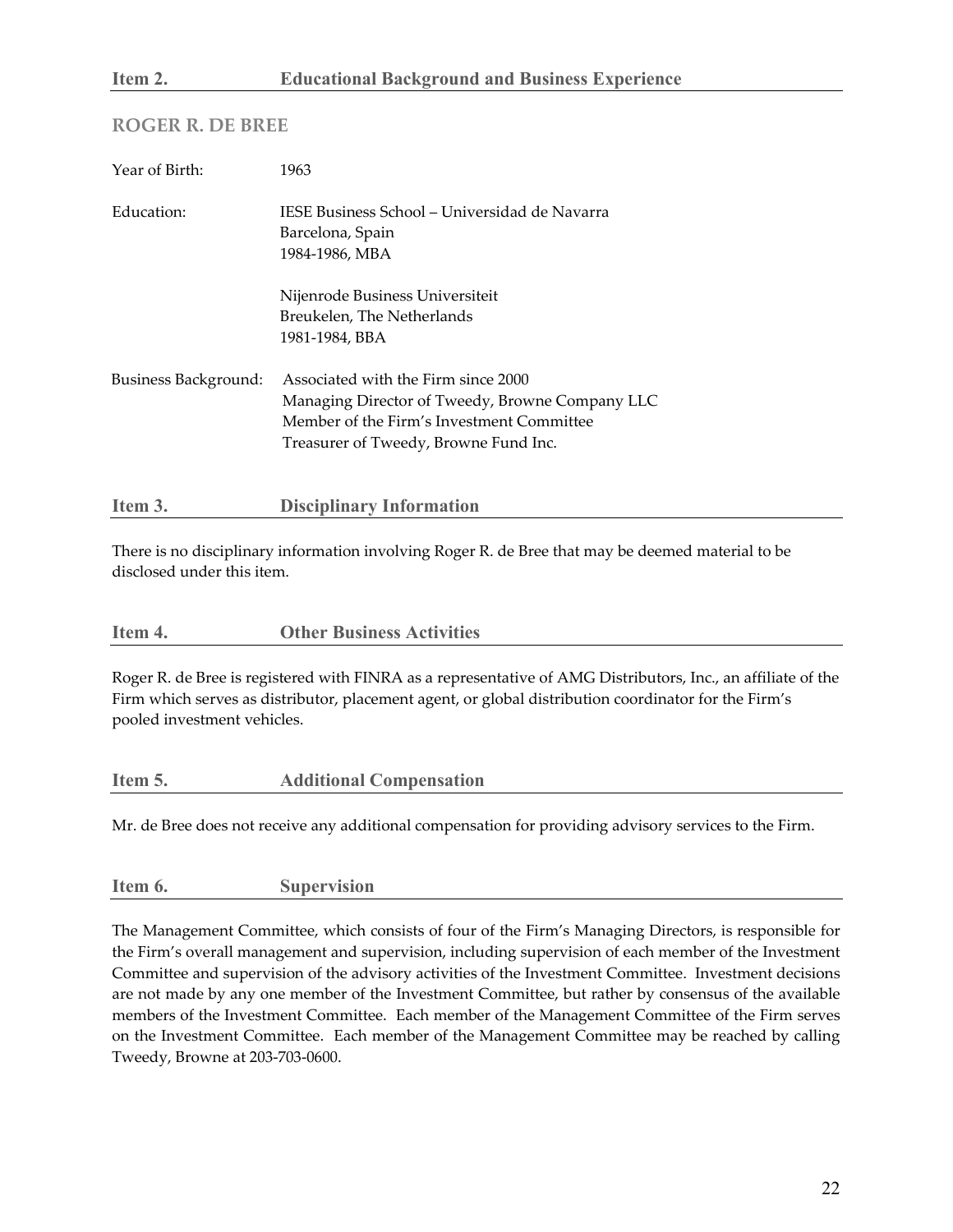| JAY HILL, CFA        |                                                                                                                                     |
|----------------------|-------------------------------------------------------------------------------------------------------------------------------------|
| Year of Birth:       | 1975                                                                                                                                |
| Education:           | <b>Texas Tech University</b><br>Lubbock, TX<br>1993-1997, BBA                                                                       |
| Business Background: | Associated with the Firm since 2003<br>Managing Director of Tweedy, Browne Company LLC<br>Member of the Firm's Investment Committee |

| Item 3. | <b>Disciplinary Information</b> |  |
|---------|---------------------------------|--|
|---------|---------------------------------|--|

There is no disciplinary information involving Jay Hill that may be deemed material to be disclosed under this item.

## **Item 4. Other Business Activities**

Jay Hill is registered with FINRA as a representative of AMG Distributors, Inc., an affiliate of the Firm which serves as distributor, placement agent, or global distribution coordinator for the Firm's pooled investment vehicles.

#### **Item 5. Additional Compensation**

Mr. Hill does not receive any additional compensation for providing advisory services to the Firm.

#### **Item 6. Supervision**